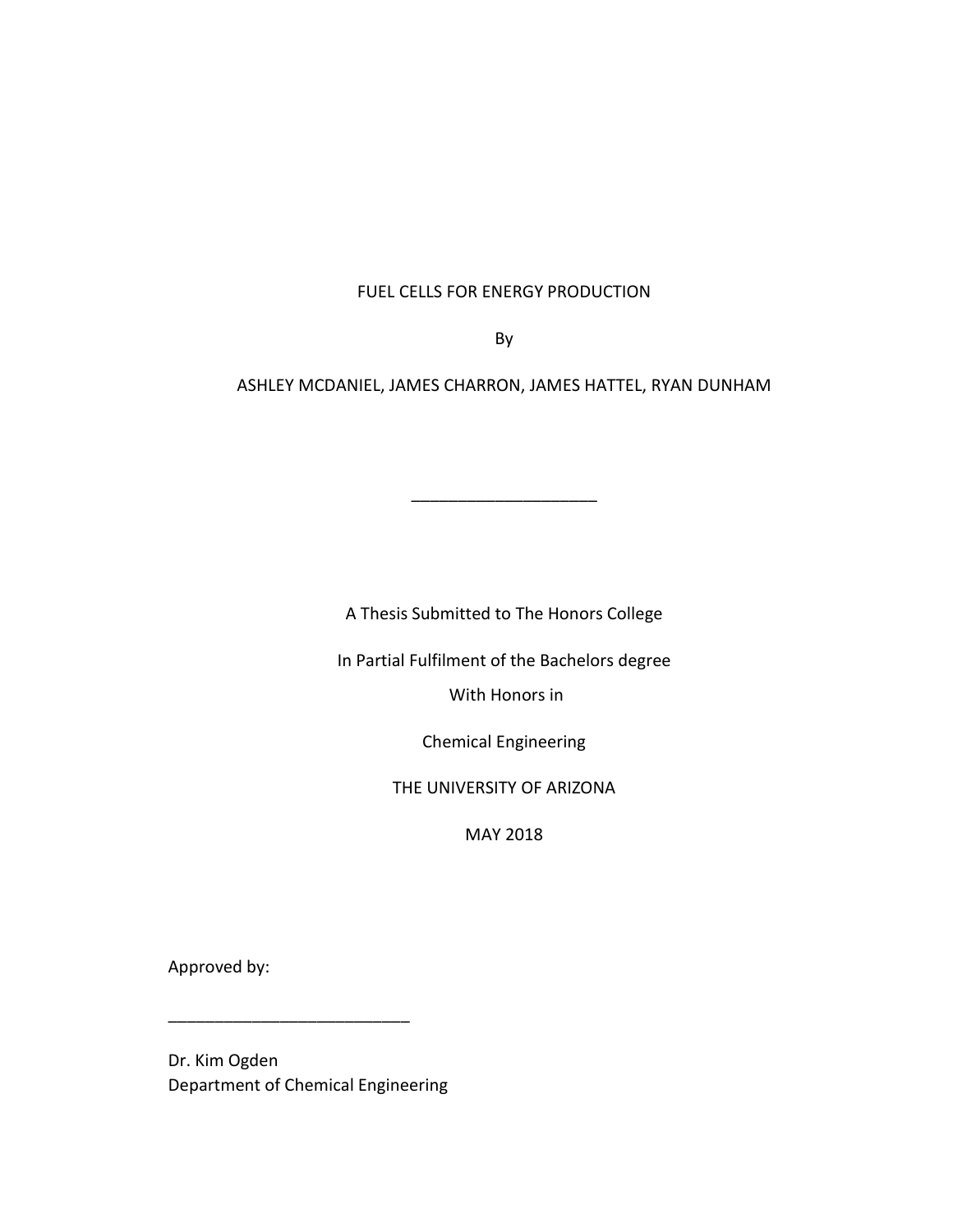## **Abstract**

The goal of the project was to replace the energy the University of Arizona currently purchases from Tucson Electric Power (TEP) with cheaper, cleaner power from a solid oxide fuel cell (SOFC). Natural gas is fed through a desulfurizer to remove sulfur and is then fed into a steam methane reformer where methane reacts with steam to produce hydrogen and carbon dioxide, which is then fed to the fuel cell. In the fuel cell, hydrogen and methane are reacted with oxygen from the air, which produces water and some carbon dioxide. The waste stream from the fuel cell containing steam, carbon dioxide, and unreacted compounds is fed to an Organic Rankine Cycle (ORC) which generates more energy by removing heat from the waste stream. Water is condensed out through the ORC and the gaseous stream is scrubbed of carbon dioxide before being released to the atmosphere. This plant is not economically feasible due to the high capital cost as well as the yearly operating costs exceeding what the university currently pays for the same amount of electricity.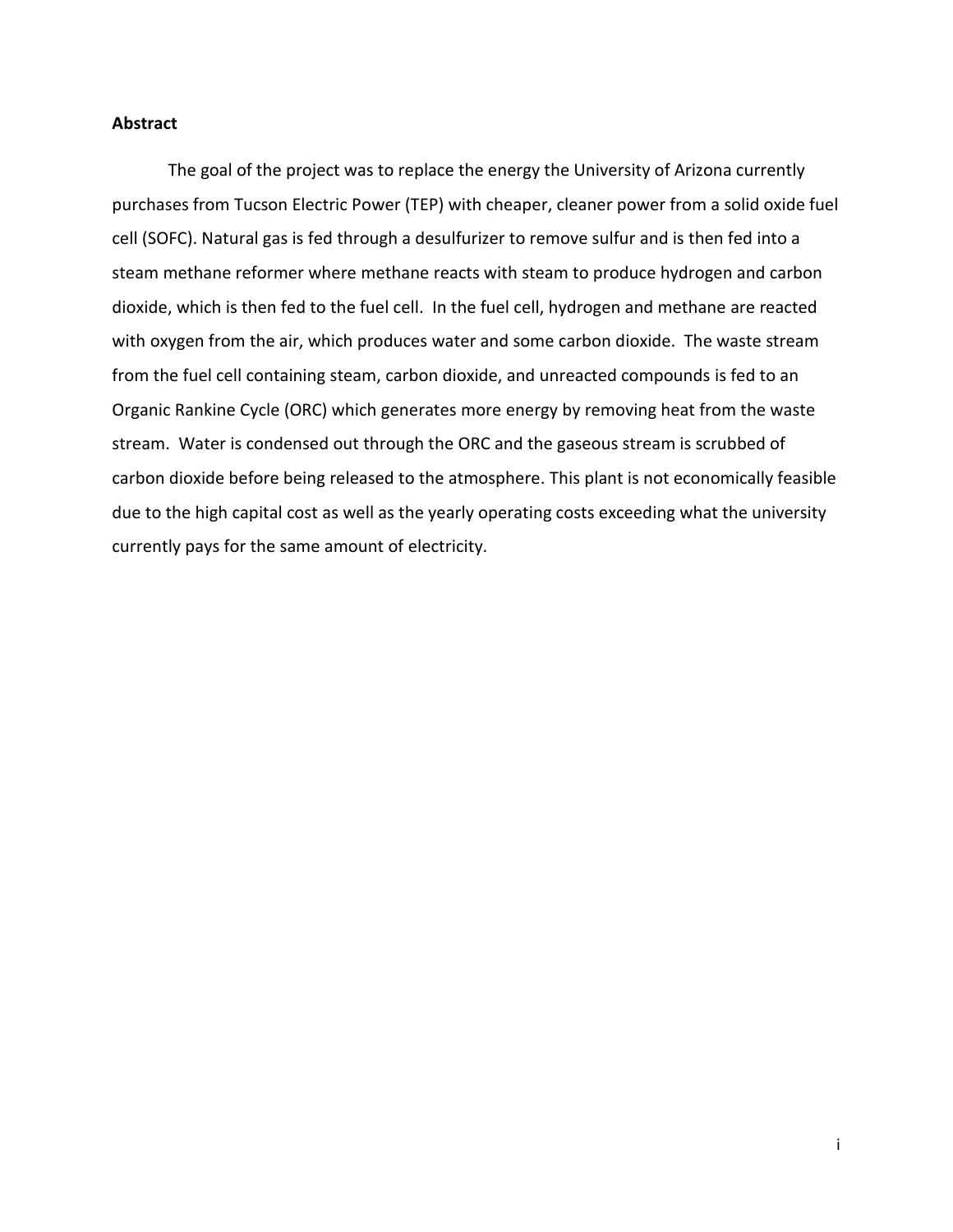## **Table of Contents**

## Sections

| 1.  |           |                                           |
|-----|-----------|-------------------------------------------|
|     | A.        |                                           |
|     | <b>B.</b> |                                           |
|     | C.        |                                           |
| 2.  |           |                                           |
|     | А.        |                                           |
|     | <b>B.</b> |                                           |
|     | C.        |                                           |
|     | D.        |                                           |
|     | E.        |                                           |
|     | F.        |                                           |
|     | G.        |                                           |
| 3.  |           |                                           |
| 4.  |           |                                           |
| 5.  |           |                                           |
| 6.  |           |                                           |
| 7.  |           |                                           |
| 8.  |           |                                           |
| 9.  |           |                                           |
|     | A.        | All final calculations, printed           |
|     | <b>B.</b> | Overall Mass and Energy Balances, printed |
| 10. |           |                                           |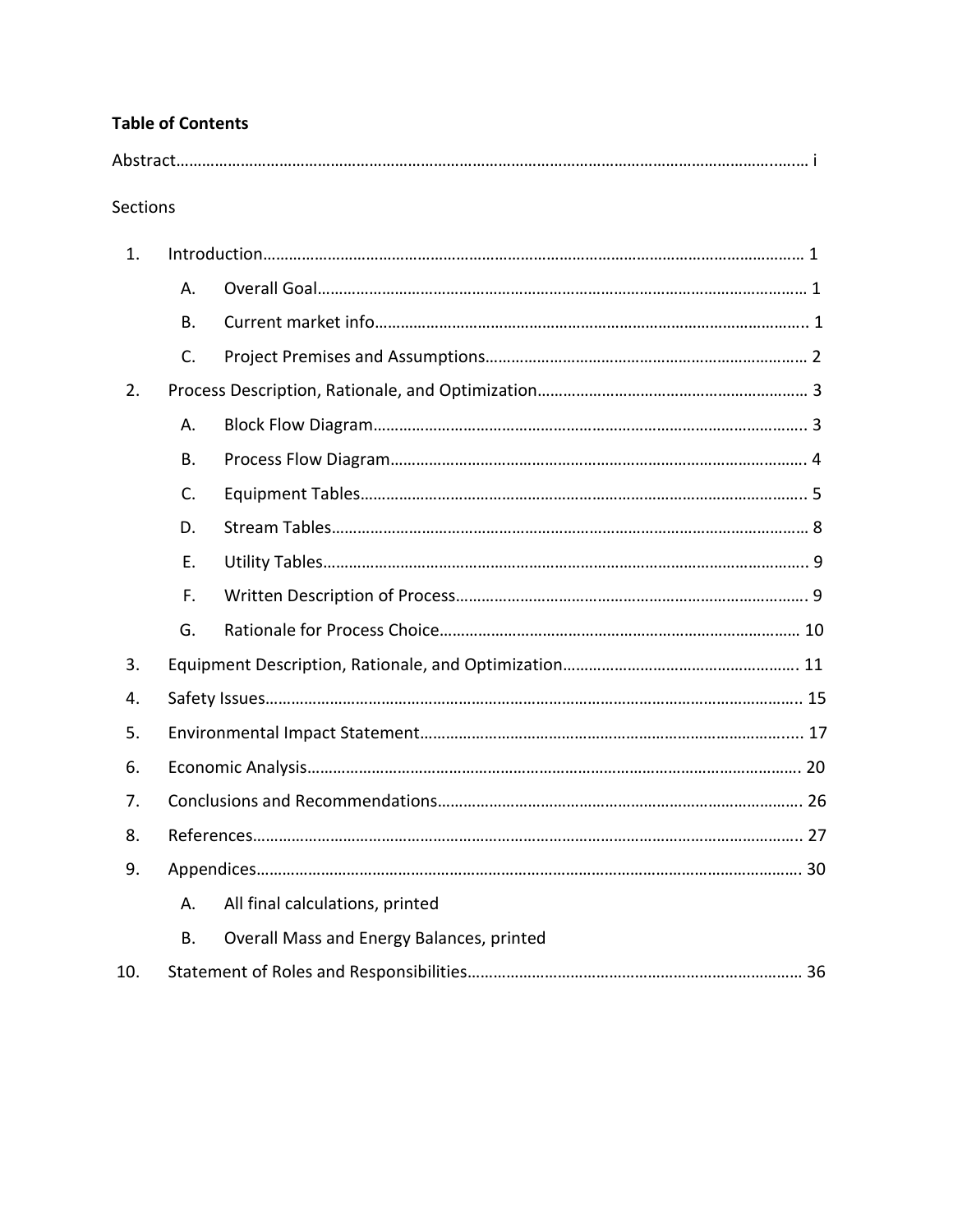## **1. Introduction**

### **1.1 Overall Goal**

The objective of this project is to feasibly replace the energy the University of Arizona currently purchases from Tucson Electric Power (TEP) with energy produced using solid oxide fuel cells with natural gas as a feedstock.

## **1.2 Current Market Information**

For the 2017 Fiscal Year, the University of Arizona consumed a total of 250,000 MWh of energy. The university generates about 98,000 MWh through two on-campus natural gas fired turbines and on-campus photovoltaic arrays. The university purchased 152,000 MWh of electricity from TEP for \$12.9 million. The per unit cost of the energy the university purchased from TEP is \$0.085/kWh. These factors are important for consideration in achieving the project goal of replacing the purchased TEP energy with fuel cell energy.

Fuel cells are a technology that is receiving more research and growing in popularity in the energy sector. Advantages for fuel cells are that they are a cleaner than combustion-based energy sources and fuel cells with a pure hydrogen feed have zero carbon dioxide emissions. They can also operate at higher efficiencies than combustion energy and have many different applications. The research that is necessary for fuel cells is increasing performance, lifetime, and lowering costs. Fuel cell membranes are very expensive and PEM fuel cell catalysts make them economically inefficient in certain processes. Increasing the performance is an important factor to combat cost so more energy is produced. Lifetime analysis is important for cost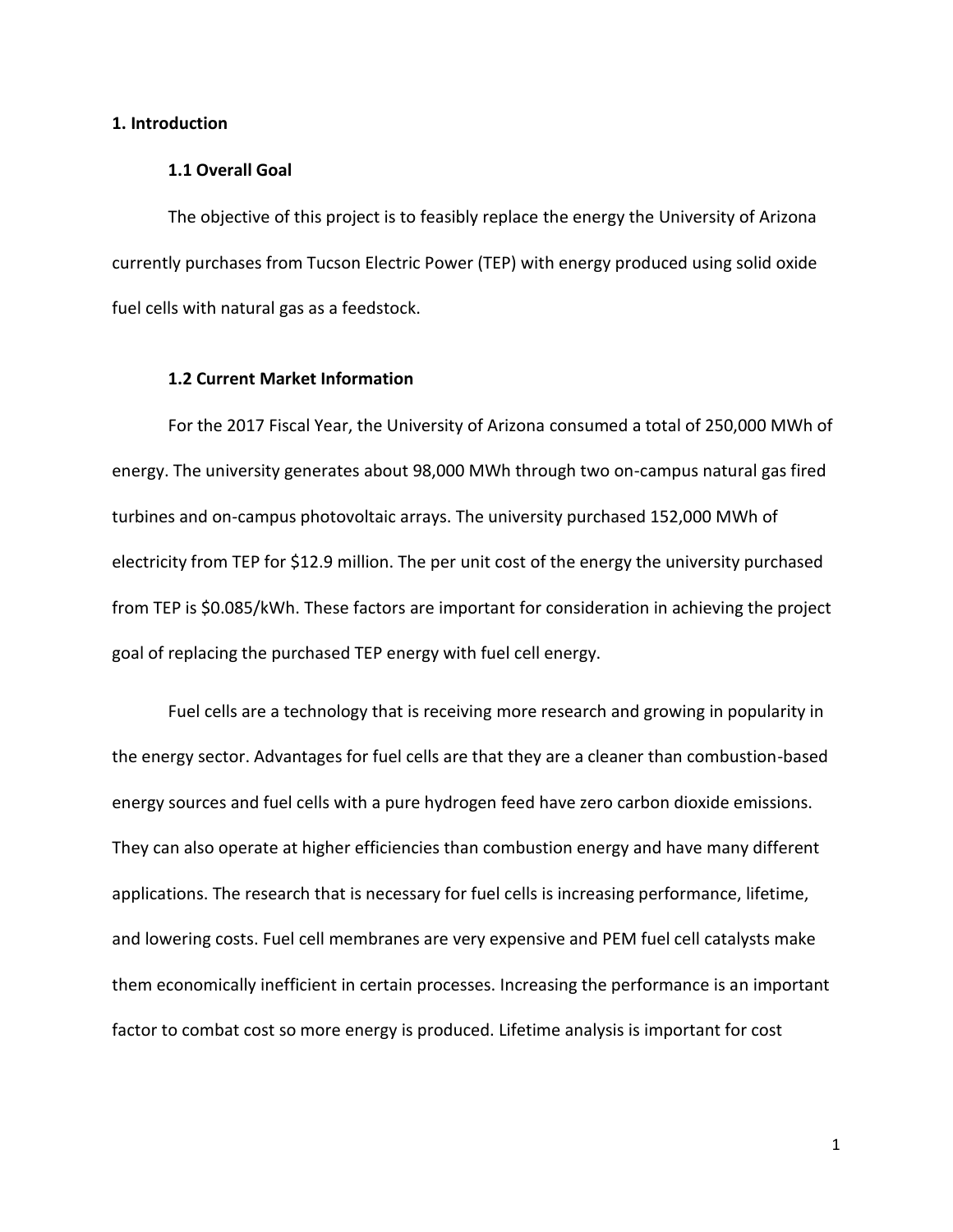reduction so replacing the stacks is not as frequent. These hurdles are what companies like Fuel Cell Energy are trying to overcome to make fuel cells a better form of energy (Fuel Cells).

Fuel cell applications are wide and they can be portable, stationary or used for transportation (FuelCellToday). Fuel cells were even used in the Apollo space missions to the moon to provide energy for the spacecraft and produce clean drinking water for the astronauts. They were advantageous because they are compact, efficient, and use hydrogen as a feedstock. Now fuel cells can be used in large scale energy production, which is advantageous due to the use of natural gas or hydrogen and the low emissions. For that reason, some colleges have started to use fuel cell energy to power their campuses. California State University San Marcos, University of Connecticut, and Rochester Institute of technology are all colleges that use fuel cell energy to power their schools. Other schools have explored switching to fuel cell power and that is the goal of this project (Colleges).

Currently about one third of U.S. energy production comes from natural gas in the form of gas and steam turbines (Electricity). As this is a large portion of the energy production, making it cleaner and more affordable is desirable. Fuel cells have potential to make natural gas energy cleaner if the technology progresses in becoming cheaper and more durable.

## **1.3 Project Premises and Assumptions**

The steam methane reformer is assumed to only have one forward reaction taking place in the reformer that consumes one mole of methane, two moles of steam to produce four moles of hydrogen.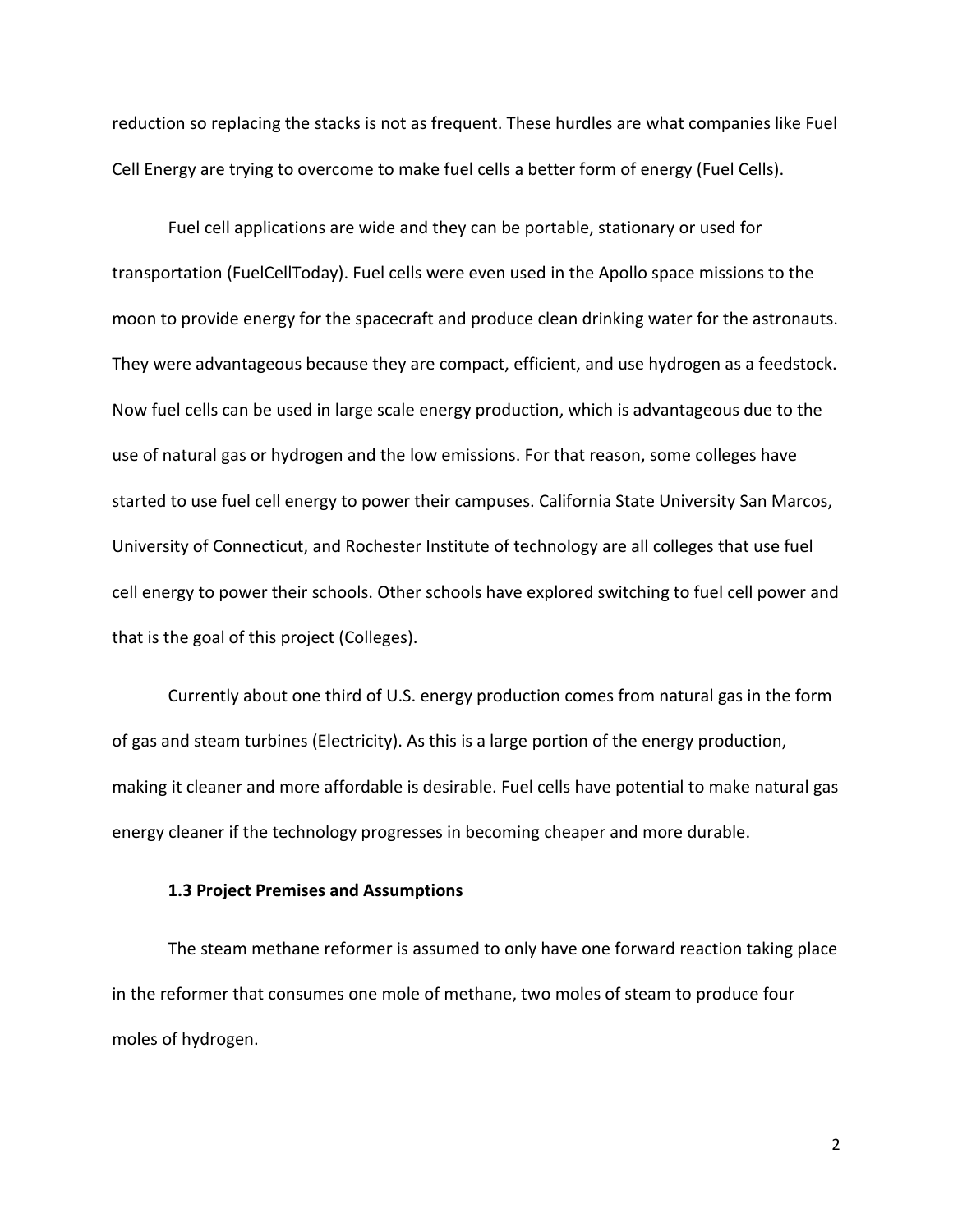In the calculations, it is assumed that all of the sulfur is removed from the natural gas stream in the desulfurization column. The ORC system is assumed to operate at the efficiency and rate that Access Energy states. They also state that the system needs little to no maintenance and replacement which is assumed to have no cost in the design of the plant. The fan and preheater are assumed to have the consistent conditions of Tucson weather. Additionally, based on the weather conditions the fan is assumed to run year round.

There were three major assumptions made in calculations for the fuel cells. The first assumption was that the fuel cell would operate best a one atmosphere of pressure. This also eliminated any dangerous operating pressures. The second assumption made was that the parameters in Kabza's formulary applied to this fuel cell project. Along those lines, a similar assumption was made using Al-Hamamre's reaction kinetics that was assumed to work for this project as well.

For every annual calculation, there was an assumption of 24 hours for 365 days of operation.

### **2. Process Description, Rationale and Optimization**



**2.1 Block Flow Diagram**

Figure 1: Block Flow Diagram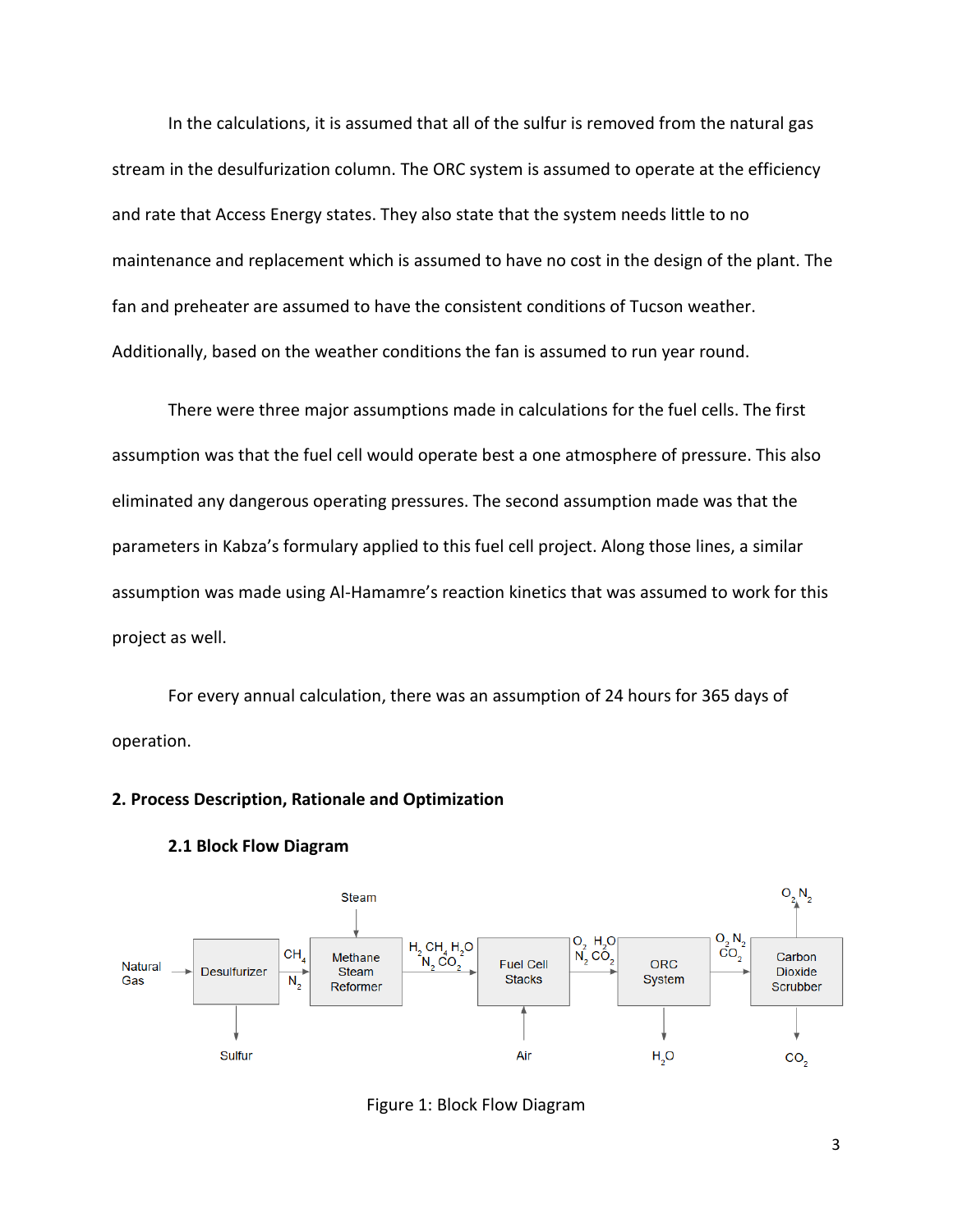## **2.2 Process Flow Diagram**



Figure 2: Process Flow Diagram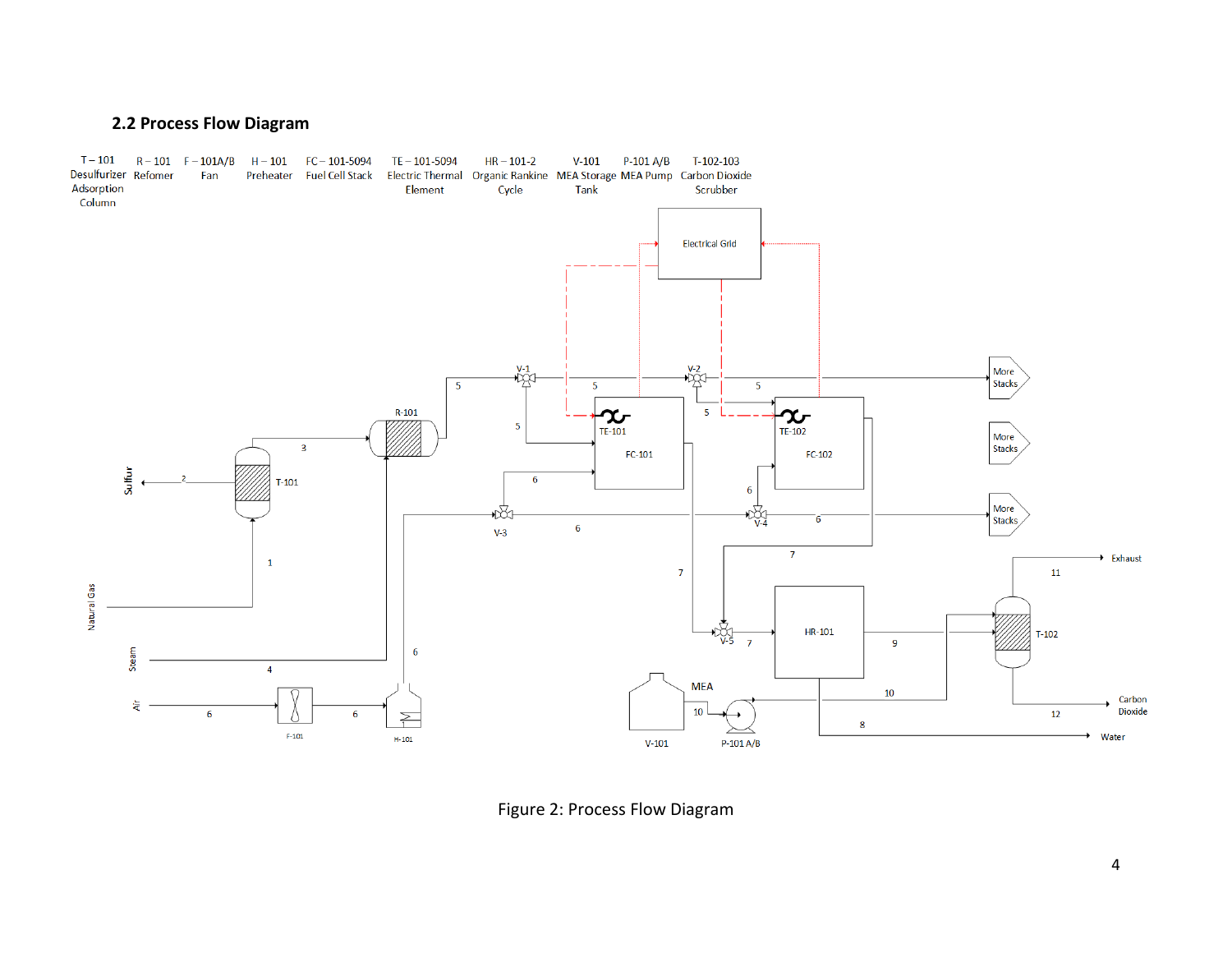# **2.3 Equipment Table**

| Equipment                                    |                            |                                                                                              |                                                                                         |                                                   |
|----------------------------------------------|----------------------------|----------------------------------------------------------------------------------------------|-----------------------------------------------------------------------------------------|---------------------------------------------------|
| Vessels/Towers/<br>Reactors                  | T101 A/B<br>(Desulfurizer) | $R-102$<br>(Reformer)                                                                        | T102-103<br>(Carbon Dioxide<br>Scrubber)                                                | $V-101$<br>(Absorbent<br>Storage tank)            |
| Temperature<br>$(^{\circ}C)$                 | Ambient                    | 700                                                                                          | 40                                                                                      | Ambient                                           |
| Pressure (atm)                               | 1 atm                      | 2.96                                                                                         | 1 atm                                                                                   | 1 atm                                             |
| Orientation                                  | Horizontal                 | Horizontal                                                                                   | Vertical                                                                                | Vertical                                          |
| <b>MOC</b>                                   | Stainless steel            | HK 40 Stainless Steel                                                                        | <b>Stainless Steel</b>                                                                  | <b>Carbon Steel</b>                               |
| Size                                         |                            |                                                                                              |                                                                                         |                                                   |
| Height/length                                | 1.5 <sub>m</sub>           | 1 <sub>m</sub>                                                                               | 5 <sub>m</sub>                                                                          | 14 m                                              |
| Diameter                                     | 0.3 <sub>m</sub>           | $2.11 \text{ m}$                                                                             | 3.5 <sub>m</sub>                                                                        | 9 <sub>m</sub>                                    |
| Internals                                    | CuY adsorbent              | Tubular reactors<br>with Nickel-Alumina<br>catalyst coated fans,<br>surrounded by<br>furnace | Monoethanolamin<br>$e$ (MEA)<br>absorbent, 3 in<br>ceramic Raschig<br>rings for packing | Stores one<br>half day<br>supply of<br><b>MEA</b> |
| Fans                                         | F101A/B                    |                                                                                              |                                                                                         |                                                   |
| Flow rate (kg/hr)                            | 427913                     |                                                                                              |                                                                                         |                                                   |
| <b>Fluid Density</b><br>(kg/m <sup>3</sup> ) | 1.225                      |                                                                                              |                                                                                         |                                                   |
| Power (kW)                                   | 92                         |                                                                                              |                                                                                         |                                                   |

# Table I. Equipment specifications in the process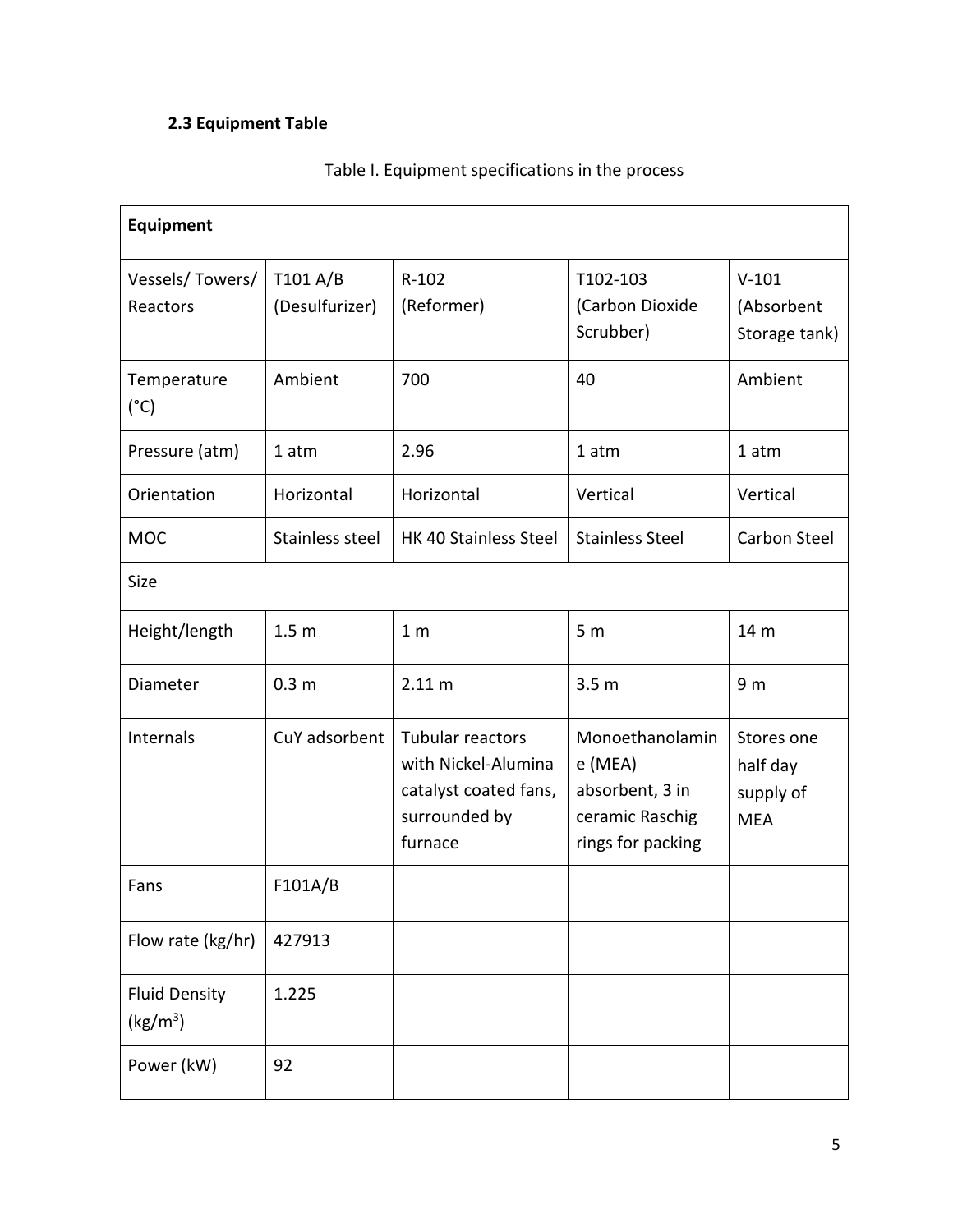| Solid Oxide Fuel<br>Cells                                 | FC101-2038 |  |  |
|-----------------------------------------------------------|------------|--|--|
| <b>Current Density</b><br>$(A/cm^2)$                      | 0.25       |  |  |
| Cell Area (cm <sup>2</sup> )                              | 437        |  |  |
| <b>Cell Thickness</b><br>(cm)                             | 0.187      |  |  |
| Number of cells<br>per stack                              | 150        |  |  |
| Height of stack<br>(cm)                                   | 28         |  |  |
| Volume of stack<br>$\text{(cm}^3)$                        | 12236      |  |  |
| Power per stack<br>(kW)                                   | 9.64       |  |  |
| <b>Total Number of</b><br><b>Stacks</b>                   | 2038       |  |  |
| System<br>Efficiency (%)                                  | 60         |  |  |
| Max Cell Voltage<br>(V)                                   | 1.19       |  |  |
| <b>Effective Cell</b><br>Voltage (V)                      | 0.98       |  |  |
| <b>Heat Recovery</b><br>System (Organic<br>Rankine Cycle) | HR-101-2   |  |  |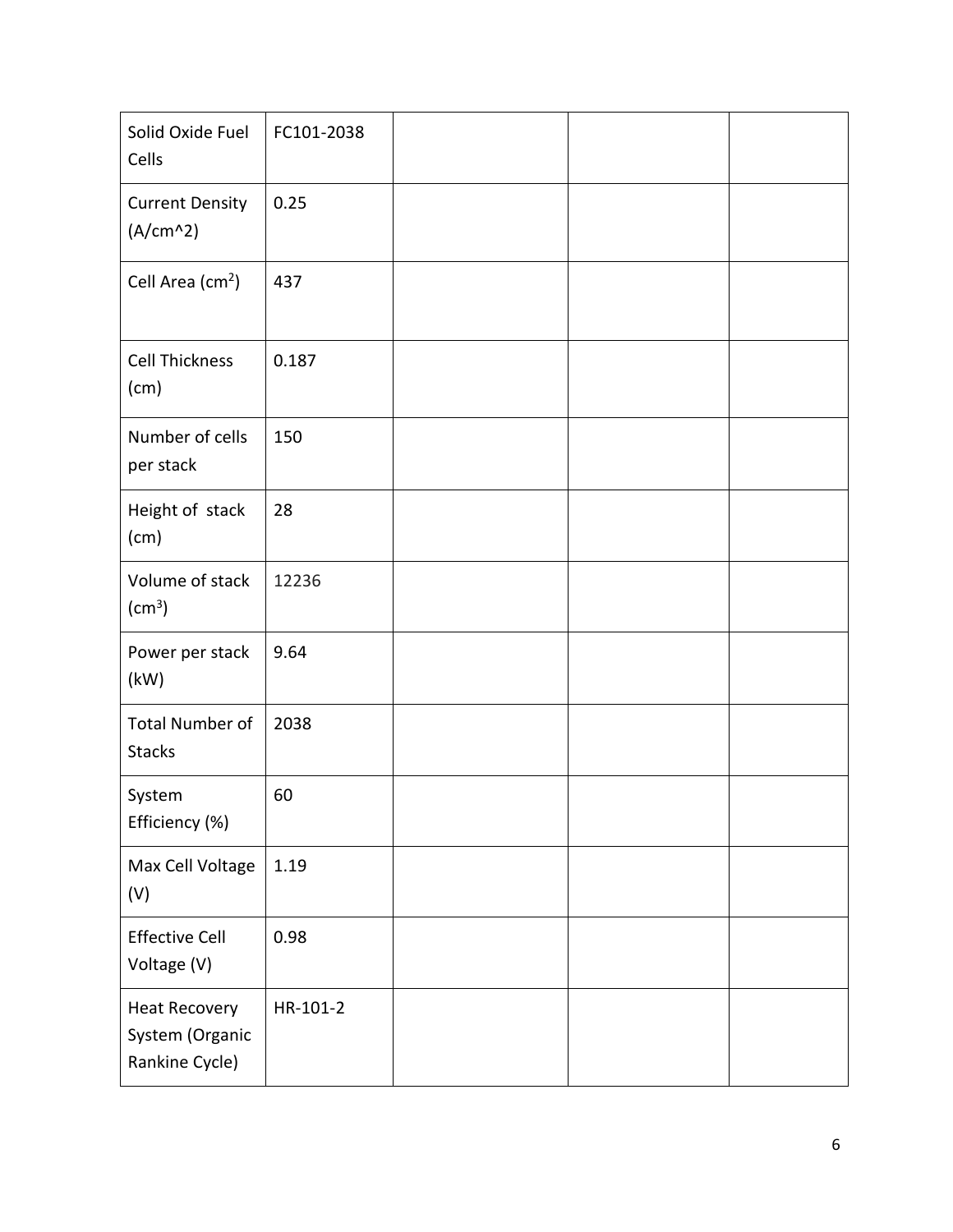| Number of<br>systems                                                    | $\overline{2}$ |  |  |
|-------------------------------------------------------------------------|----------------|--|--|
| Gross Power per<br>system (kW)                                          | 115            |  |  |
| Flow rate<br>(water) (kg/hr)                                            | 19693          |  |  |
| Preheater (air)                                                         | $H-101$        |  |  |
| Heat Power (kW)                                                         | 87             |  |  |
| Flow rate (air)<br>(kg/hr)                                              | 427914         |  |  |
| <b>Electric Thermal</b><br><b>Heating Element</b>                       | TE 101-2038    |  |  |
| Time to Steady<br>State Temp. for<br>Catalyst<br>(minutes)              | 3              |  |  |
| <b>Power Needed</b><br>per Stack (kW)                                   | 4.5            |  |  |
| <b>Energy Needed</b><br>per Stack per<br>Startup (kWh)                  | 0.225          |  |  |
| <b>Total Energy</b><br>Needed for<br>Start-Up of Fuel<br>Cells (MWh/yr) | 0.917          |  |  |
| <b>Steady State</b><br>Temperature (K)                                  | 973            |  |  |
| Pumps                                                                   | $P-101$ A/B    |  |  |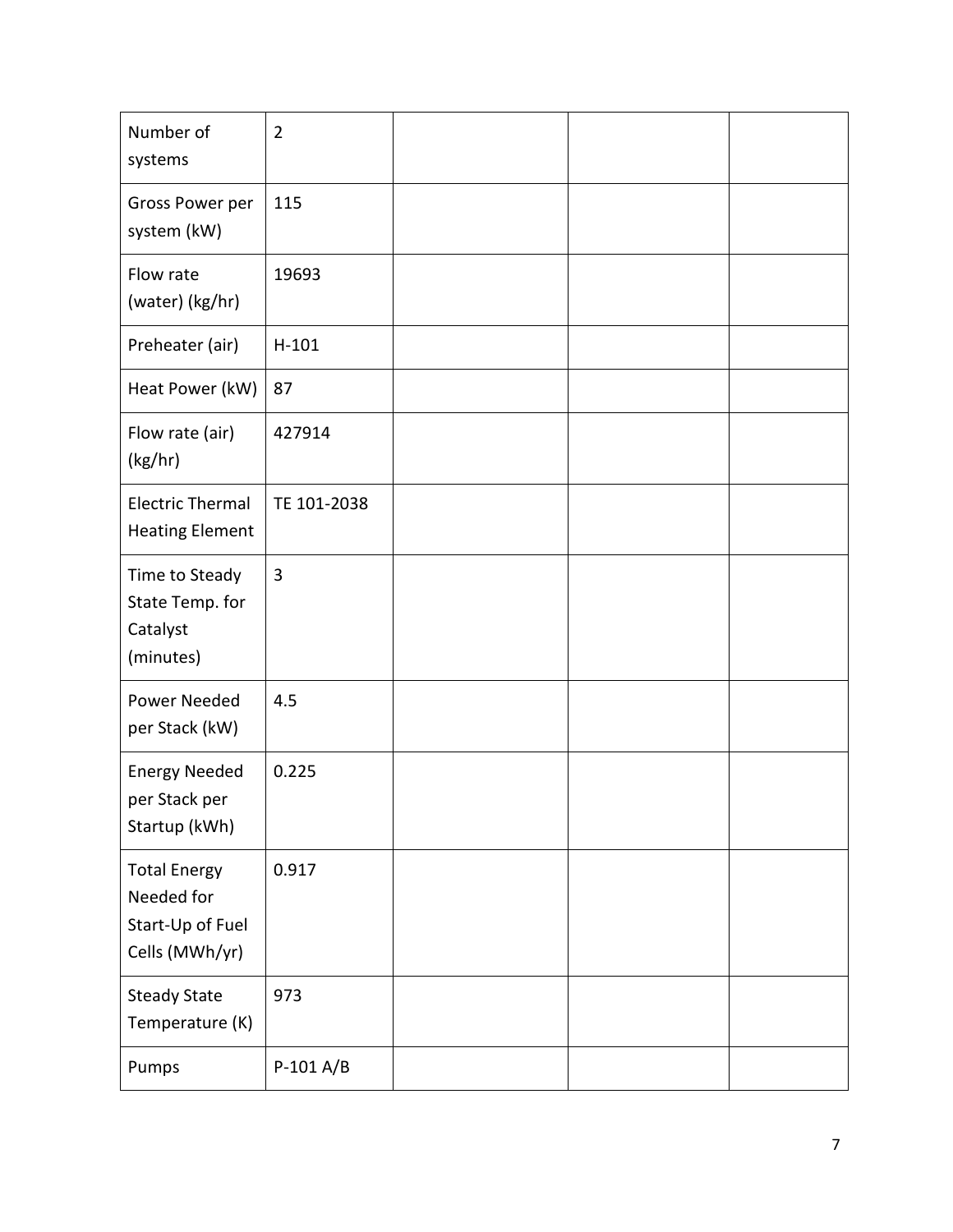| Flow (kg/hr)                                 | 68500 kg/hr |  |  |
|----------------------------------------------|-------------|--|--|
| <b>Fluid Density</b><br>(kg/m <sup>3</sup> ) | 1010 kg/m3  |  |  |
| <b>Shaft Power</b><br>(kW)                   | 1.1 kW      |  |  |

## **2.4 Stream Table**

## Table II. Flow rates and stream numbers for the process

| <b>Stream Number</b>           | $\mathbf{1}$   | $\overline{2}$ | $\overline{3}$ | $\overline{4}$ | 5              | 6            |
|--------------------------------|----------------|----------------|----------------|----------------|----------------|--------------|
| Temperature (C)                | 25             | 75             | 75             | 110            | 700            | 700          |
| Pressure (atm)                 | $\mathbf{1}$   | $\mathbf{1}$   | $\mathbf{1}$   | 3              | 2.96           | $\mathbf{1}$ |
| <b>Vapor Fraction</b>          |                |                |                |                |                |              |
| Mass Flow (kg/hr)              | 4509           | 0              | 4509           | 9847           | 14361          | 427914       |
| Mole Flow (mol/hr)             | 277715         | 0              | 277715         | 546453         | 1135645        | 14832286     |
| <b>Component Flow (mol/hr)</b> |                |                |                |                |                |              |
| Hydrogen                       | 0              | $\mathbf 0$    | 0              | 0              | 622956         | 0            |
| <b>Methane</b>                 | 273226         | $\mathbf 0$    | 273226         | 0              | 117487         | $\mathbf 0$  |
| Oxygen                         | 0              | 0              | 0              | 0              | 0              | 3114780      |
| Water                          | $\mathbf 0$    | 0              | 0              | 546453         | 234975         | 0            |
| <b>Carbon Dioxide</b>          | 0              | 0              | 0              | 0              | 155739         | 0            |
| Nitrogen                       | 4488           | 0              | 4488           | 0              | 4488           | 11717506     |
| <b>Hydrogen Disulfide</b>      | $\mathbf 0$    | 0              | 0              | 0              | 0              | 0            |
| <b>MEA</b>                     | $\overline{0}$ | 0              | $\overline{0}$ | $\overline{0}$ | $\overline{0}$ | 0            |
| <b>Stream Number</b>           | $\overline{7}$ | 8              | 9              | 10             | 11             | 12           |
| Temperature (C)                | 700            | 40             | 40             | 40             | 40             | 40           |
| Pressure (atm)                 | $\mathbf{1}$   | $\overline{1}$ | $\mathbf{1}$   | $\mathbf{1}$   | $\mathbf{1}$   | $\mathbf{1}$ |
| <b>Vapor Fraction</b>          |                | 0              |                | 0              |                |              |
| Mass Flow (kg/hr)              | 442272         | 19693          | 422579         | 68414          | 410915         | 80078        |
| Mole Flow (mol/hr)             | 15656454       | 1092905        | 14563548       | 1120071        | 14298519       | 1385101      |
| <b>Component Flow (mol/hr)</b> |                |                |                |                |                |              |
| Hydrogen                       | 0              | 0              | 0              | 0              | 0              | 0            |
| <b>Methane</b>                 | 0              | 0              | $\Omega$       | 0              | $\Omega$       | 0            |
| Oxygen                         | 2568327        | 0              | 2568327        | 0              | 2568327        | 0            |
| Water                          | 1092905        | 1092905        | $\Omega$       | 0              | 0              | $\Omega$     |
| <b>Carbon Dioxide</b>          | 273226         | 0              | 273226         | 0              | 8197           | 265030       |
| Nitrogen                       | 11721994       | 0              | 11721994       | 0              | 11721994       | 0            |
| <b>Hydrogen Disulfide</b>      | 0              | 0              | 0              | $\overline{0}$ | 0              | $\Omega$     |
| <b>MEA</b>                     | $\mathbf 0$    | $\mathbf 0$    | $\overline{0}$ | 1120071        | 0              | 1120071      |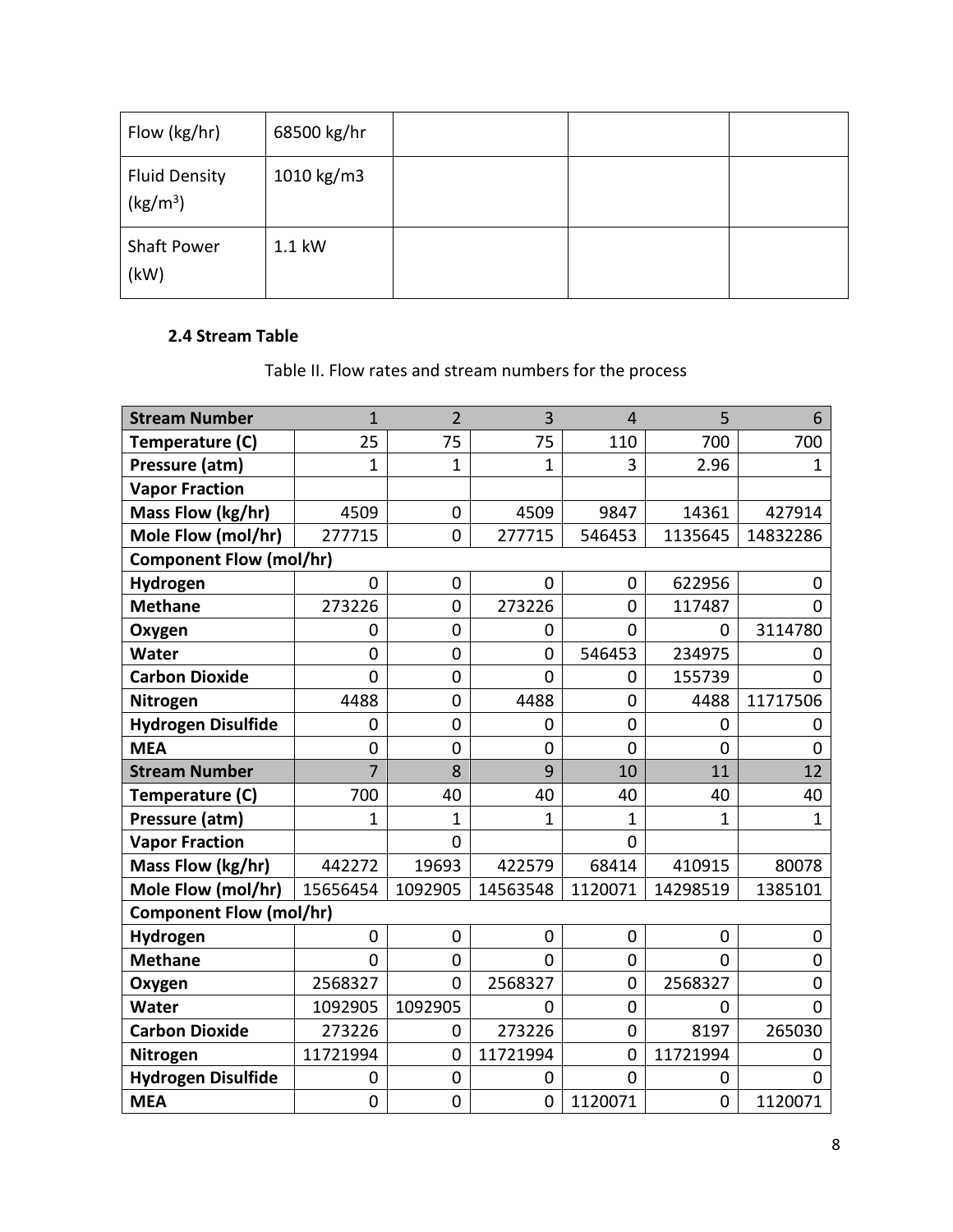### **2.5 Utility Table**

| <b>Utility</b>       | Amount           | <b>Cost per Unit</b> | <b>Total Cost</b> |
|----------------------|------------------|----------------------|-------------------|
| <b>Natural Gas</b>   | 556,000 m3/yr    | \$0.262/m3           | \$146,000/yr      |
| <b>Steam</b>         | 86,200,000 kg/yr | \$0.0132/kg          | \$1,140,000/yr    |
| <b>Cooling Water</b> | 17,500 m3/yr     | \$0.03/m3            | \$526/yr          |
| <b>Electricity</b>   | 1,580 MWh/yr     | \$85/MWh             | \$134,000/yr      |

## Table III. Utility usage per year

## **2.6 Written Description of Process**

The process for producing energy using solid fuel cells and a natural gas feed requires some preprocessing steps to convert the natural gas to a form suitable to feed to the fuel cells. The products of the electrochemical reaction that takes place within the fuel cells are also processed further to generate additional energy and to remove pollutants from the products that are released to the atmosphere.

The process flow diagram seen in figure 2 shows each step of the process for energy production with fuel cells. Pressurized natural gas from a supplier flows through a pipeline (stream 1) and is fed into an adsorption column (T-101) that contains CuY zeolites. The adsorption step removes all of the sulfur from the natural gas. The outlet stream from the adsorption column (stream 3) is fed into a steam methane reformer (R-102) where it reacts with steam (stream 4) to produce  $H_2$  and CO<sub>2</sub>.

The product stream from the reformer (stream 5), which contains  $H_2$ , CO<sub>2</sub>, H<sub>2</sub>O, N<sub>2</sub>, and CH4, and preheated air (stream 6) are fed to the solid oxide fuel cell stacks (FC-101-5094), in which an electrochemical reaction occurs, converting  $H_2$  and  $O_2$  to  $H_2O$  and generating electricity. The operating conditions of the fuel cells are atmospheric pressure and a temperature of 700°C. The outlet stream from the fuel cells (stream 7), which is composed of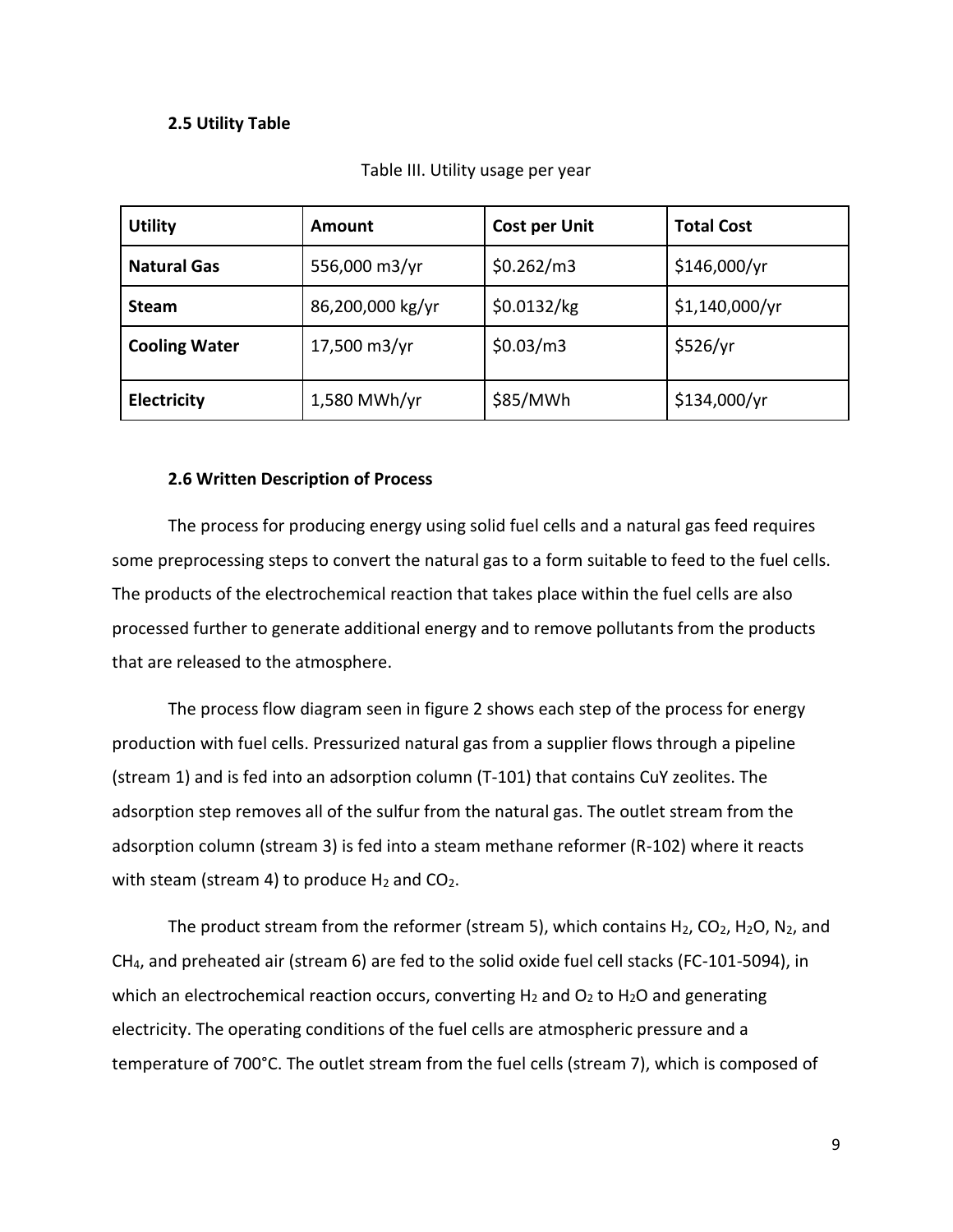$O_2$ ,  $CO_2$ ,  $H_2O$ , and  $N_2$  at a temperature of 700°C feeds into an Organic Rankine Cycle (HR-101-2) which recovers waste heat, cooling the stream down to approximately 40°C.

Due to the temperature change of the process stream through the ORC, the water condenses and separates from the other compounds still in the vapor phase. Water (stream 8) is one of the process outputs. The other components still in a vapor phase (stream 9) are fed to a carbon dioxide scrubber, an absorption column (T-102) where  $CO<sub>2</sub>$  is removed using a liquid absorbent, monoethanolamine (MEA). The  $CO<sub>2</sub>$  is absorbed into the MEA and separated from the  $O_2$  and  $N_2$  (stream 12). The gaseous  $O_2$  and  $N_2$  (stream 11) is released into the atmosphere. Stream 11 also contains a small fraction of  $CO<sub>2</sub>$  that is not removed in the scrubber.

#### **2.7 Rationale for Process Choice**

There are two main types of fuel cells. The first is a PEMFC, or a proton exchange membrane fuel cell. This fuel cell utilizes the reaction of hydrogen and oxygen to form water. One of the main issues with this method is the source of the hydrogen. Hydrogen is extremely flammable and is not readily available for large scale power production. PEMFC's thrive in small scale usage such as for cars and portable devices. PEMFC's operate at a lower temperature, from 80-200 degrees Celsius. One of the main reasons that PEMFC's are sought out as a future energy producer is due to their very eco-friendly waste product. Water is the only product from the reaction and is chemically pure after the reaction. Another downside to PEMFC's is the very finicky nature of the catalyst. The catalyst must remain at very stable temperatures and pressures and forces a slow start-up. Additionally, the catalyst is very sensitive to fuel types and will degrade quickly in the presence of hydrocarbons.

The second common type of fuel cell is an SOFC or solid oxide fuel cell. This type of fuel cell utilizes a reaction between a hydrocarbon and oxygen to form water and carbon dioxide. One of the downsides of the SOFC is its high operating temperatures of 700 degrees Celsius and above. This makes small scale and mobile applications very challenging. However, these high temperatures create more efficient power generators. Unfortunately, this type of fuel cell generates carbon dioxide as well as water for its waste products. The sulfur that is typically present in natural gas and other fuels is removed in the desulfurizer to avoid contamination and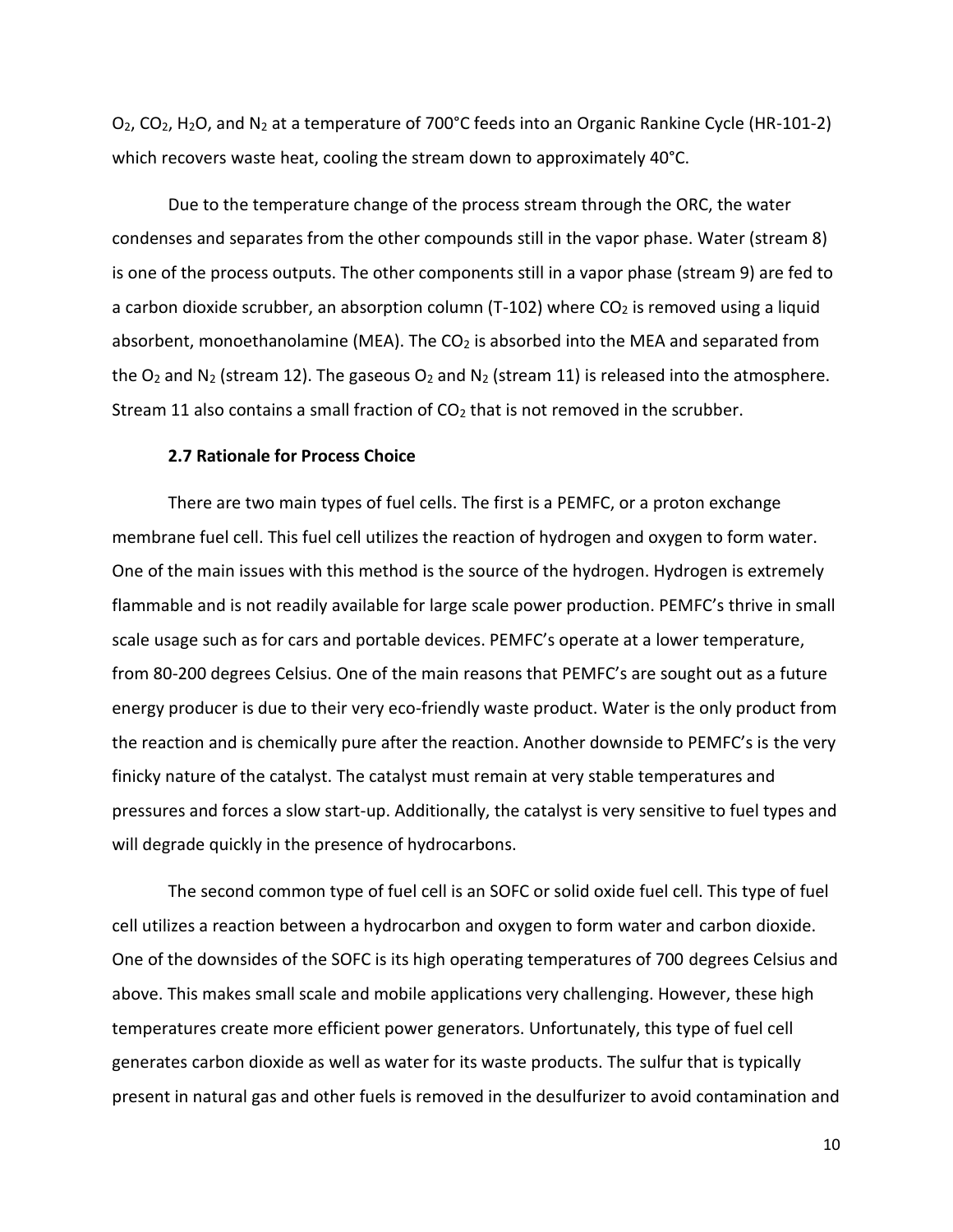degradation of the fuel cell. The sulfur poisons the cathode and the anode and forces system downtime which reduces the amount of power produced.

For this process, a SOFC system is used with a reformer and a desulfurizer added on. The reformer increases the lifespan of the cathode and anode. This design is for long term energy production and can manage the high temperatures required by SOFC's. The reformer takes the desulfurized natural gas feed and reforms it into mostly hydrogen. This step was integrated in the process to maximize efficiency, reduce degradation of the fuel cells, and reduce the global footprint.

The thermal energy is captured through the organic rankine cycle system. The high temperature exhaust carbon dioxide, water, and nitrogen is utilized spin a turbine and generate additional electricity. This additional energy produced is then utilized by the carbon dioxide scrubber. At the end of the process, the scrubber eliminates close to 97% of the carbon dioxide emissions. This addition was made to ensure that the process remains a source of clean energy with a reduction in environmental impact when compared to traditional power plants.

#### **3. Equipment Description, Rationale and Optimization**

All equipment calculations are found in Appendix A.

## T-101 Desulfurizer Adsorption Column

Natural gas is odorized by suppliers through the addition of sulfur compounds. However, sulfur is poisonous to the fuel cell catalysts and causes rapid degradation, so sulfur must be removed from natural gas prior to the fuel being fed to the fuel cells. The desulfurization adsorption column uses CuY zeolite adsorbents to selectively remove sulfur compounds from the natural gas feed. The CuY zeolites were chosen because they have a relatively high sulfur capacity compared to other adsorbents that could be used for this process (Yang). The operating conditions of the desulfurization column are ambient temperature and pressure (Yang). The equipment is designed to allow for complete removal of sulfur from the natural gas. One limitation of using the CuY zeolite adsorbent is that water competitively adsorbs, so in the presence of any moisture, the sulfur capacity of the adsorbent decreases,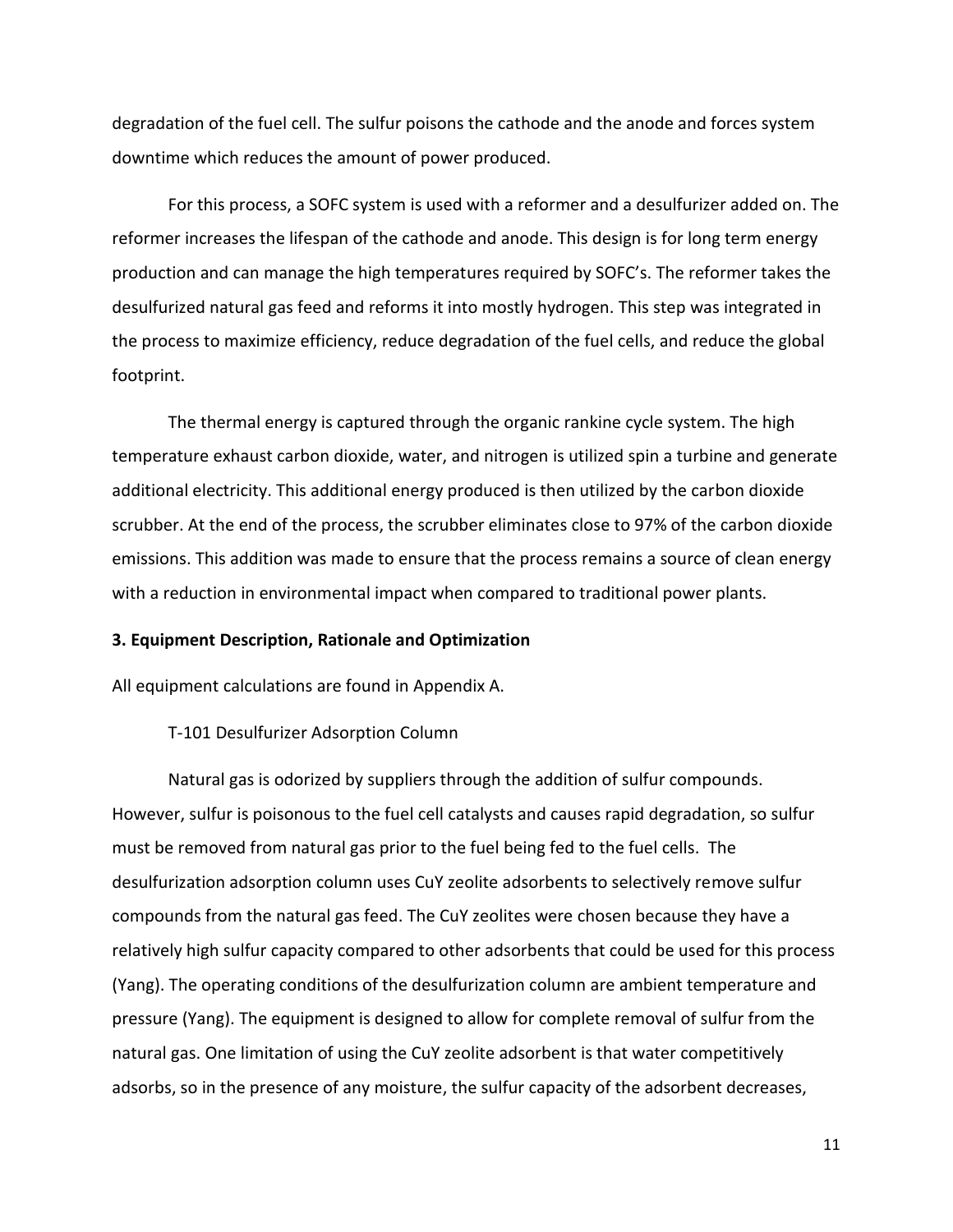reducing its effectiveness. Thus, the desulfurization column is carefully controlled to prevent excess moisture from coming in contact with the adsorbents.

## R-101 Reformer

The steam methane reformer for this process is used to convert methane from the natural gas into hydrogen which is a better fuel source for the fuel cell as pure hydrogen does not degrade the fuel cell. The reformer works by reacting methane and steam at 700 degrees Celsius and a pressure of 2.96 atm in the presence of a nickel catalyst fan to produce hydrogen and carbon dioxide (Xu). The conditions in the reformer are set so that one reaction happens in the reformer resulting in four moles of hydrogen produced for every one mole of methane feed into the reformer. Based on industrial conversion rates, 67% of reactants feed into the reformer are reacted (Xu). The products and unreacted compounds are then fed to the fuel cell. The reformer is 1 meter long and 2.11 meters high to allow for the nickel-plated fan. As the reaction that happens in the reformer is exothermic a stream of cooling water is used to keep the reformer at 700 degrees Celsius. The cooling water is supplied by the University's water system and drained into the University's waste water system so no additional pumps or infrastructure are required to cool the reformer.

#### F-101 A/B Fan

The fan for this process is to move outside air into the fuel cell stacks. The oxygen in the air is used to react with hydrogen to produce energy. The fan was sized to move 300 cubic feet per minutes which makes the fans power consumption to be 124 horsepower. The fan is run year-round all day so there is a backup fan that is used in case of maintenance or failure. The fan was chosen over a blower because it was more efficient for the process and fits the large scale need of air for the fuel cell stacks. The fan is made of stainless steel for durability because of the operating times (Seider).

#### H-101 Preheater

The preheater is necessary to heat the air produced by the fan to the operating temperature of 700 degrees Celsius. The preheater was sized using the heat duty needed for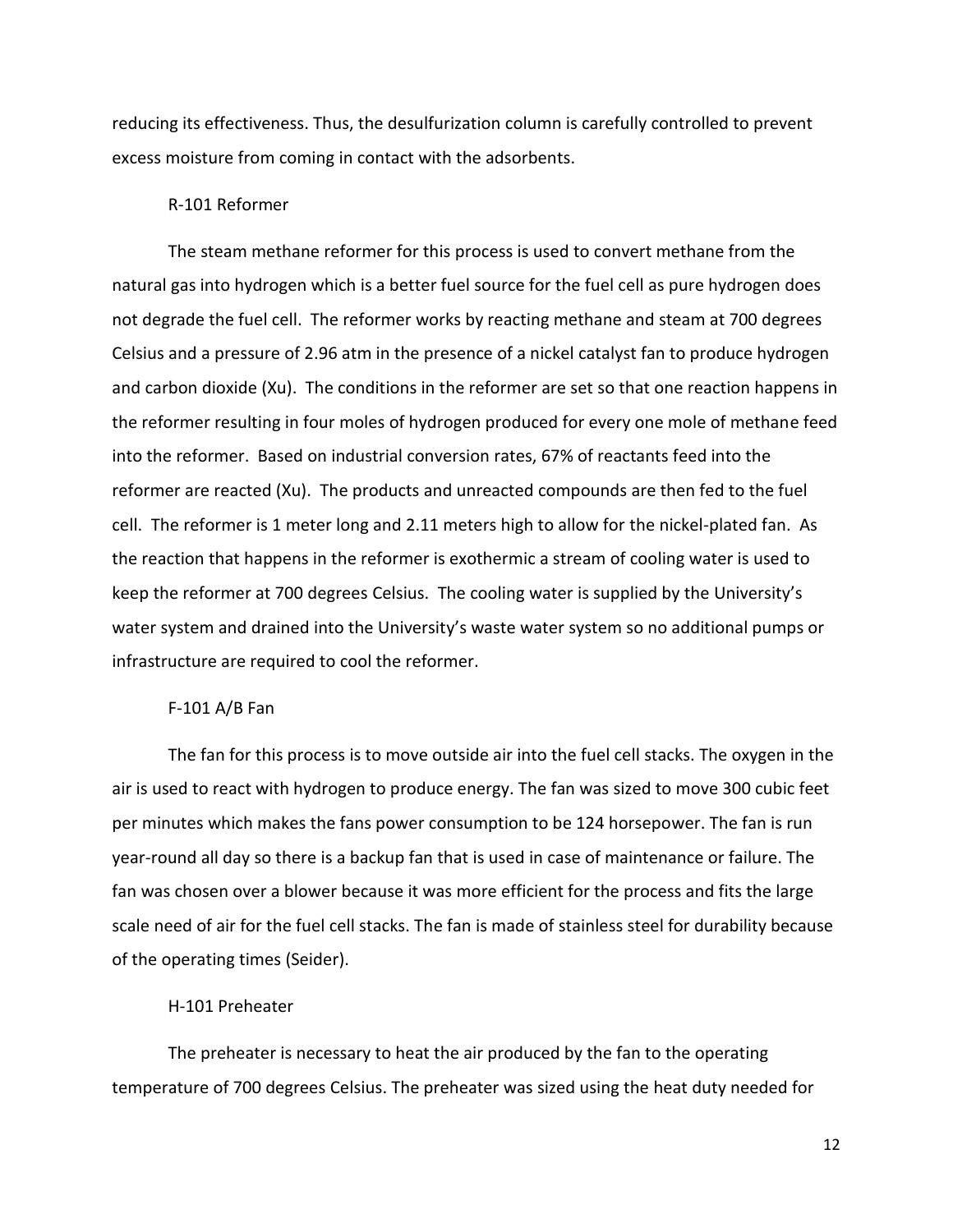heating the ambient air (Seider). The heater runs on natural gas and is made out of stainless steel for longevity. The cost of the heater is roughly \$17,000 for a 300,000 BTU/hr heat duty. 300,000 BTU/hr is necessary to heat the air to the right condition of 700 degrees Celsius so the fuel cell operates at the most efficient temperature. Without the preheater the fuel cell stacks won't run at optimal efficiency which reduces energy production.

## FC-101-5094 Fuel Cell Stacks

The fuel cells were modeled after Elcogen's E3000 stacks. The CEO of Elcogen, Paul Hallanoro, shared specifications that are applicable to this specific system, which were used to develop a realistic model for this system. The information included details about the size, cost, efficiency, and current density. According to Hallanoro, the size is about 5 cubic meters per 100kW, the price is 4000 Euros per kW, the overall efficiency is 60%, and the current density is 0.25 amps per square centimeter (Hallanoro).

After obtaining the specifications of the fuel cells, maximum potential of the cells was calculated to be around 1.2 volts using the Nernst equation. After determining the maximum potential for the cells, resistance and polarization were taken into account using Kabza's formulary to determine the effective cell voltage of 0.98 volts. The number of stacks and required natural gas flow rate were subsequently calculated to be 2038 stacks and around 20 million cubic feet of natural gas per year. The energy production for the fuel cells was found to be 172,000 MWh per year which fulfills the energy requirements for the University.

Solid oxide fuel cells were chosen for their high efficiency and relative cathode and anode sturdiness. In order to maximize efficiency, the fuel is reformed into hydrogen before entering the fuel cells to reduce the degradation of the fuel cell. SOFC's have the ability to utilize hydrocarbons as fuel and therefore eliminate any danger of contaminating the cell.

#### TE-101-5094 Electric Thermal Element

The Electric Thermal Element is a necessary piece of equipment for start-up. In order for the necessary reactions to occur in the fuel cells, the temperature of the cell must at least be 650 degrees Celsius. All reactions in the fuel cell are exothermic and produce the heat required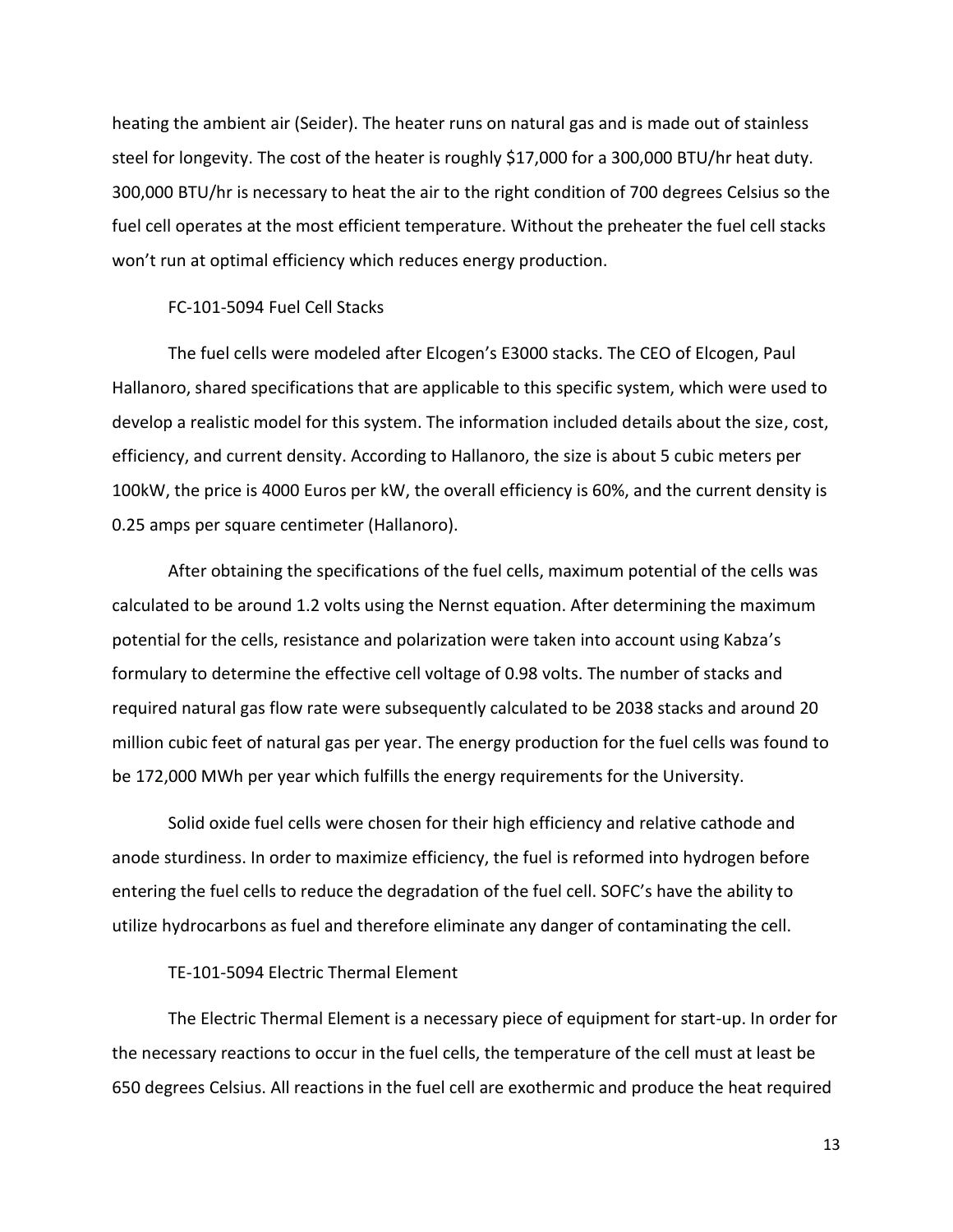for the reaction to continue and the thermal element is no longer required once the reaction reaches steady state. Industry standards state that heaters are typically electric and must be located inside of the fuel cells (Batelle Memorial Institute). After searching for the best preheater element online, a paper was found that has the capability to reach the steady state temperature in 3 minutes (Bosel, 2012). Each cell needs a heating element so there is exactly 150 heating elements per stack. With an estimated downtime of only once every two years according to the CEO of Elcogen, the total amount of energy is around 0.23 MWh per year (Hallanoro). This allows the fuel cell to reach its maximum efficiency and produce the heat required for the reaction to continue.

## HR-101-2 Organic Rankine Cycle

The organic rankine cycle systems are used to recover waste heat from the streams leaving the fuel cells. The outlet streams also condense water due to the cooling. Because the systems are prepackaged there is no material selection required for the system and all that is required is sizing based on the flowrate of water. The outlet stream from the fuel cells contains 20,000 kg/hr of water, which needs two systems to produce 115kW of energy per system (Products). The ORC systems are purchased from Calnetix Technologies and have little to no maintenance cost because of the closed cooling systems inside the prepackaged units. The system is contained in a 6 meter long storage container with the evaporator, condenser, power delivery unit, power electronics cooler, refrigerant leak detector, air compressor, space heater, exhaust fan, and lights inside (Products). The energy output is added onto the total energy produced by the entire process but is used to negate the energy requirement of the preheater or fan.

#### V-101 MEA Storage Tank

A storage tank is located on-site for the storage of monoethanolamine, the absorbent used in the  $CO<sub>2</sub>$  scrubber. The storage tank is designed to hold enough MEA for a half day supply and has a working volume of 85%. MEA is pumped from the storage tank to the  $CO<sub>2</sub>$ scrubber.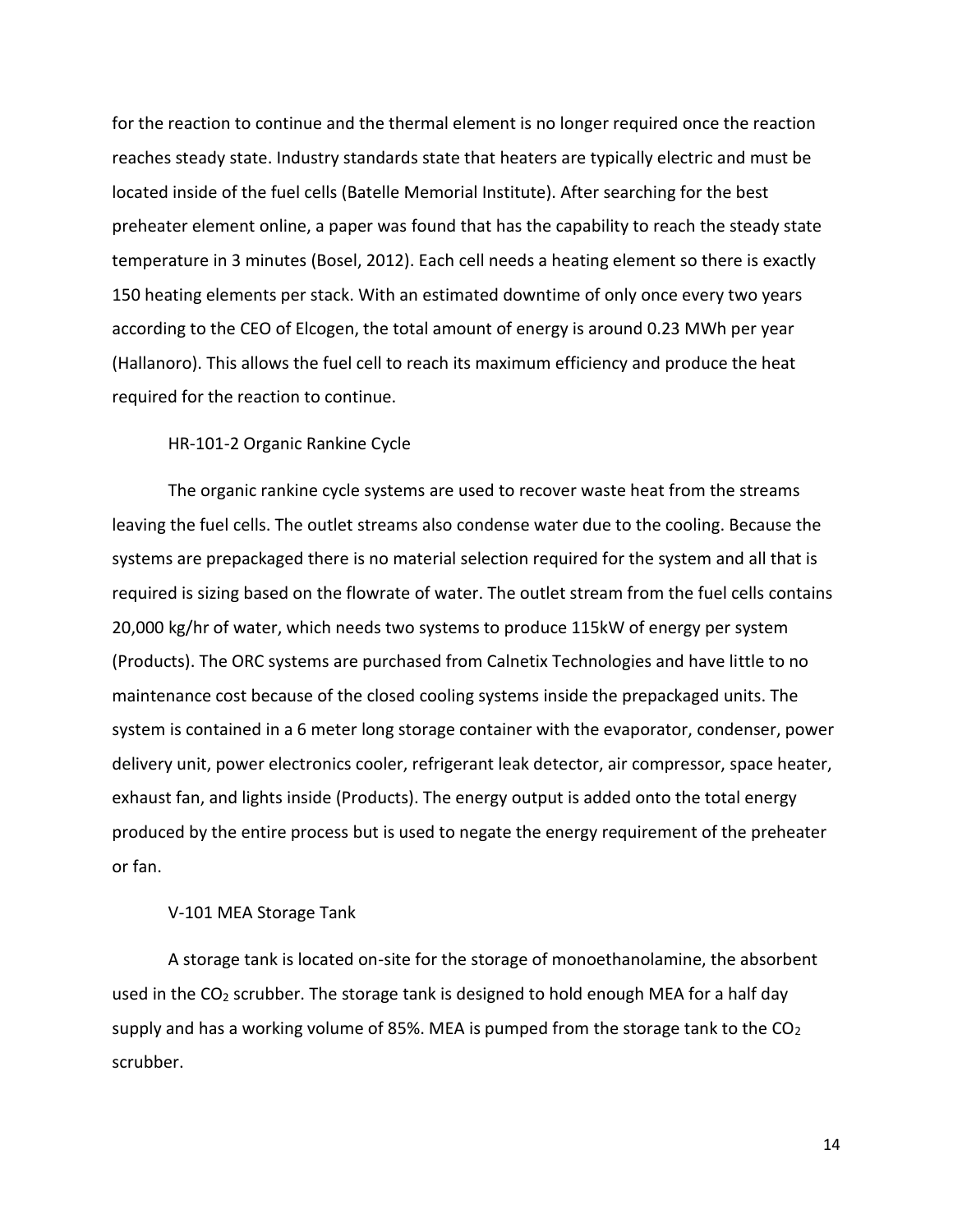P-101 A/B MEA Pump

A centrifugal pump is used to move the MEA absorbent from the storage tank to the absorption column.

T-102-103 Carbon Dioxide Scrubber

A carbon dioxide scrubber is used in this process to reduce and prevent  $CO<sub>2</sub>$  emissions into the atmosphere. The  $CO<sub>2</sub>$  scrubber is a packed bed absorption column and uses a liquid absorbent, monoethanolamine (MEA) to remove  $CO<sub>2</sub>$  from the process stream (Ledjeff-Hey). The packing in the column is composed of three inch ceramic Raschig Rings (Theodore). The  $CO<sub>2</sub>$ scrubber operates at ambient temperature and pressure. A  $CO<sub>2</sub>$  scrubber is very environmentally beneficial due to its significant reduction of carbon dioxide emissions from the plant.

MEA saturated with  $CO<sub>2</sub>$  can be regenerated by contacting the saturated MEA with hot pressurized steam. This plant was designed with two  $CO<sub>2</sub>$  scrubbers so that one can be used to regenerate saturated MEA while the other is used to remove  $CO<sub>2</sub>$  from the process stream. The  $CO<sub>2</sub>$  that is removed from the MEA is then be transported from the plant for use in another industry.

Economic analysis of the process suggests that the design is currently not feasible. However, the driving factors that make the capital and operating costs so high are all related to the  $CO<sub>2</sub>$  scrubbing operation. The equipment as well as the absorbent are very expensive and drive up the capital cost and operating costs significantly. If the  $CO<sub>2</sub>$  scrubber were removed completely or replaced with a different unit operation to capture  $CO<sub>2</sub>$ , the plant may be economically feasible. More detailed economic analysis is discussed in section 6.

#### **4. Safety Issues**

The plant contains safety equipment necessary for fire prevention. Fire extinguishers, emergency shut off valves, controllers, fire blankets, spark proof outlets and switches are all necessary due to the flammability and explosiveness of methane and hydrogen. No smoking, lighters, or ignition sources are allowed in the plant for fire safety. Workers are trained on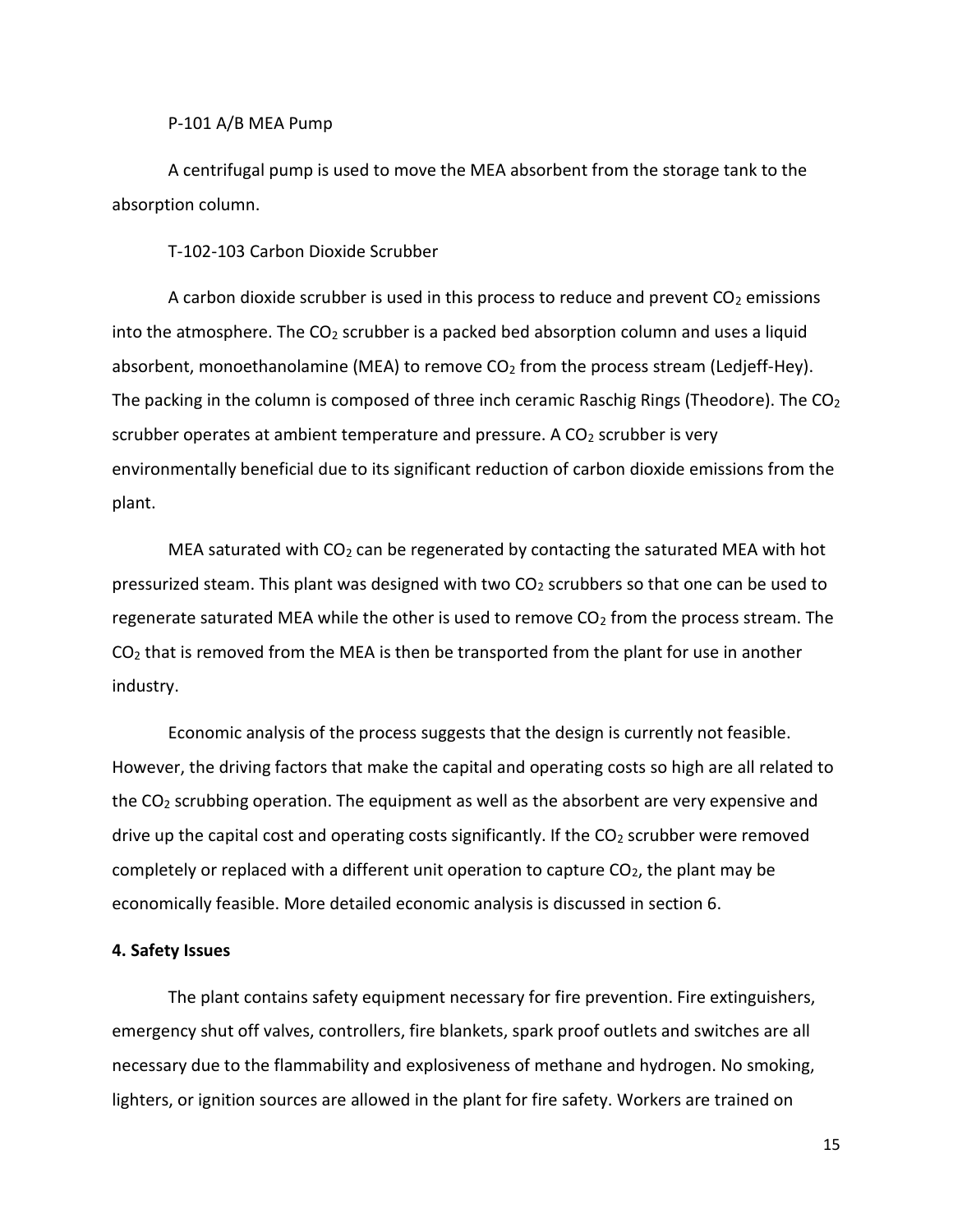methane and hydrogen handling and safety compliance to OSHA standards (OSHA). Gas sensors for methane, carbon dioxide, and carbon monoxide are use in case of leaks in equipment or pipes.

OSHA approved high temperature suits are used around fuel cells due to the high temperatures of up to 700 degrees Celsius. Employees working with fuel cells must wear suits when working with operating fuel cells and trained on startup and shutdown of the plant (OSHA). High temperature suits and training are the special requirements for this plant.

Safety risks with the equipment include fuel cells, steam methane reformer, preheater, ORC system, desulfurizer column.

Fuel Cells: Safety risks are due to high temperatures, electrically issues and flammability. The fuel cells operate at high temperatures, so temperature suits and training are necessary for maintenance. Start up and shutdown procedures are followed because rapid change in temperature can lead to cracking or damage to fuel cells. Fuel cell temperatures are monitored at all times and safety assessments are conducted monthly. Flammability of hydrogen and natural gas is a high concern and can lead to explosions. The fuel cells are producing energy at a constant rate year-round, so electrical hazards are considered. Proper training with high voltage and currents is necessary for electrocution hazards.

Steam methane reformer: Main considerations are for temperature and flammability control. Methane reactions can lead to explosions or runway reactions and are monitored, and equipment safety checks are necessary for all pipes and reformer. High pressures with combustible gases can lead to explosions. Pressures are monitored at all times as this can also affect the production of hydrogen.

Preheater: Safety considerations for temperature are taken. Air is 700 degrees leaving the preheater which can lead to burns and fire. Combustible materials and debris must be away from the preheater and maintenance for pipes and walls are done if necessary.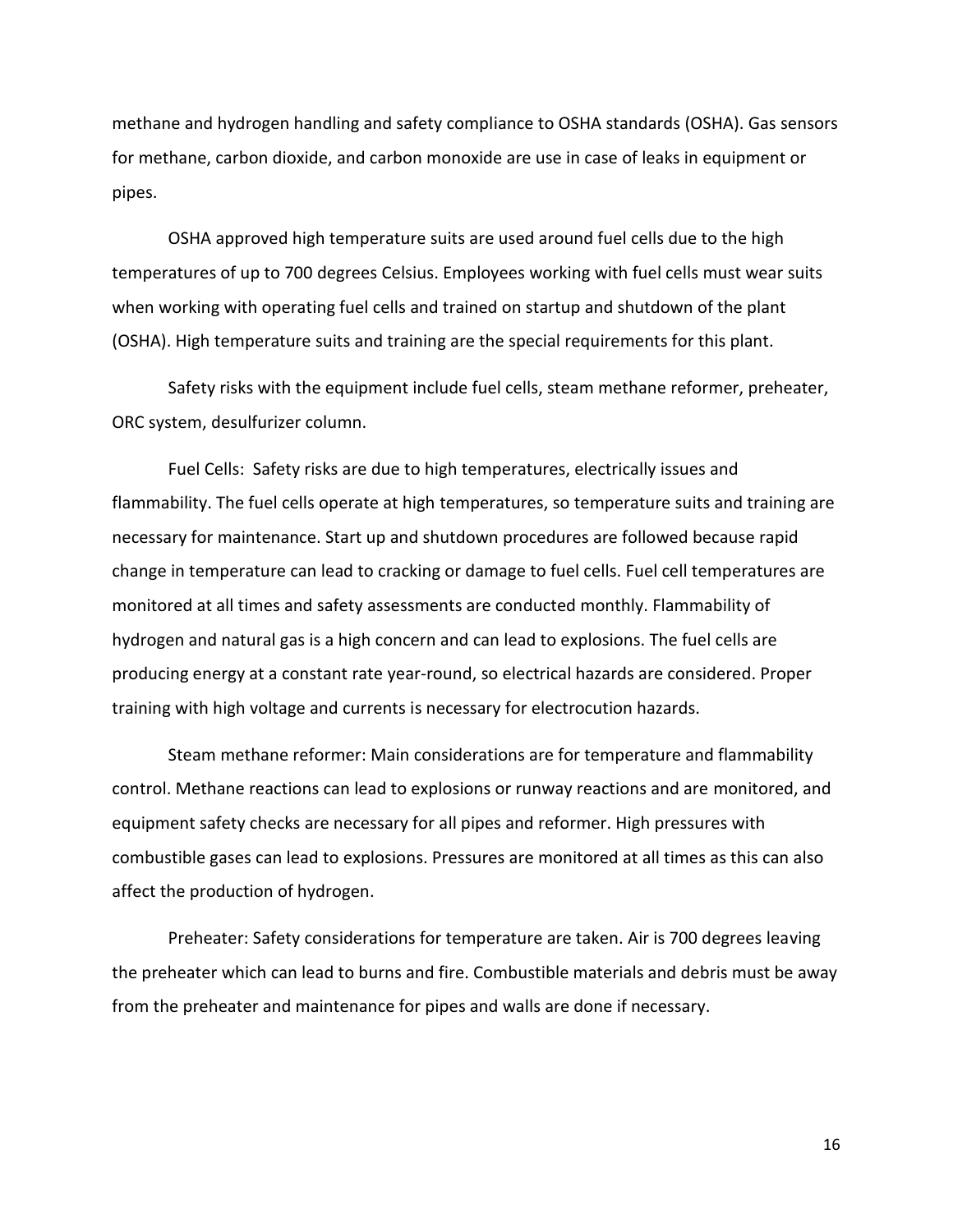ORC: Cools steam and gas from high temperatures so cooling is monitored. Buildup of gas can lead to high pressures which can damage equipment. This can cause hazards in the carbon dioxide scrubber and piping surrounding the system.

Desulfurizer Column: Considerations are for temperature, pressure, and adsorbent. High temperatures can ignite natural gas with presence of air and high pressures can lead to column bursting. Reaction kinetics and flow is checked because lack of sulfur removal poisons the fuel cells and lead to damage throughout the process. Adsorbents are replaced to ensure sulfur removal is happening. After the sulfur is removed from natural gas a hazard is created because gas does not smell if there is a leak. This hazard is accounted for with methane sensors and carbon monoxide sensors.

All equipment hazard summaries refer to the individual HAZOPs attached in the appendices.

Chemical safety considerations are necessary for hydrogen, natural gas, air, and MEA storage. Hydrogen and natural gas are operated in separation from air (oxygen) unless in specific operating equipment. Natural gas and hydrogen ignite with high temperatures and in the presence of air. Piping and transportation are separate from each other and comply to OSHA regulations for hydrogen and natural gas (OSHA). Line cross over or damaged pipes need to be removed to prevent any ignition of these gases. MEA needs tank storage as described in the equipment description separate from the carbon dioxide scrubber. The storage tank can contain a half day supply, so it can be separate from the system.

#### **5. Environmental Impact Statement**

One of the highlights of using fuel cells as an energy source is the reduced impact on the environment. Fuel cells are known to be very sustainable and environmentally friendly. According to the University of Arizona's energy manager, Michael Hoffman, 67-70% of the energy used by the campus is purchased from TEP and the rest is produced mostly by oncampus turbines (Hoffman). TEP generates their energy through a mixture of coal and natural gas power plants ("TEP Analyzing Impact…"). Overall, this fuel cell facility would not only help create green energy, but it would also allow the University of Arizona to become independent from TEP and go "off-the-grid".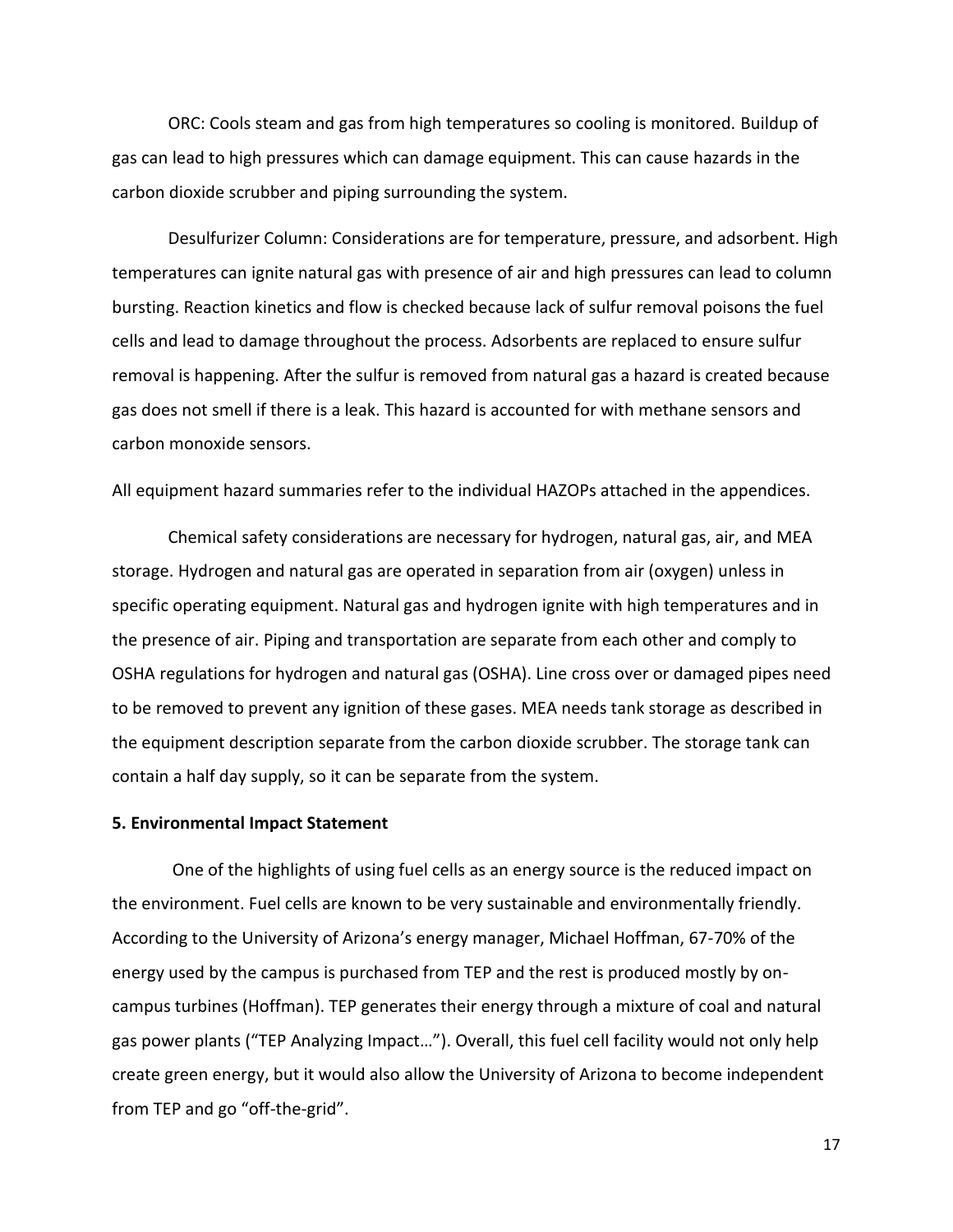The designed process utilizes natural gas as a fuel source. This fuel source is used in order to reduce the degradation of the cathode and anode of the fuel cell. Typically, power plants utilize coal and natural gas as fuel sources. TEP currently produces 69% of their power through coal-fired power plants according to TEP's 2017 Integrated Resource report (TEP). Coal is considered one of the most environmentally damaging sources of energy. Coal-fired power plants emit chemicals such as carbon dioxide, sulfur dioxide, nitrogen oxide, and mercury into the air. Typically, some of the ash is caught, recycled, and repurposed but a large majority is put into long term storage. Chemicals such as selenium, lead, cadmium, arsenic, mercury, thallium, and chromium are stored under water for the long term ("Coal Combustion Wastes"). This storage often leads to the leaching of these chemicals into the water streams and throughout the natural environment. The designed fuel cell process would not produce any of the toxic chemicals listed and would improve upon overall air quality and decrease environmental toxicity.

Leaks are one of the major concerns when using natural gas as a fuel source. The concern is increased after the desulfurizer because hydrogen sulfide gives natural gas its smell. Without the smell of sulfur, it is much harder to detect leaks. A natural gas leak would have a major impact on environment with regards to our global warming effect. The global warming potential of methane is 21 times greater than that of carbon dioxide and drastically increases the negative effects on the atmosphere.

A fence-to-fence life cycle assessment on the facility was performed and the results can be seen in Figure 3 below. Three major sections were analyzed in the LCA: Atmospheric Environment, Human Health, and Natural Resources. The atmospheric environmental impact is calculated below from the amount of carbon dioxide produced in the process. Human health effects are very minimal due to the safe products of carbon dioxide and water vapor. One of the major highlights of using the fuel cell process is the mitigation of heavy metal use for energy production and the reduction of their negative health effects. Due to the relatively small size of fuel cells, the facility does not need large amounts of land. Natural gas and water consumption is an important factor in natural resources.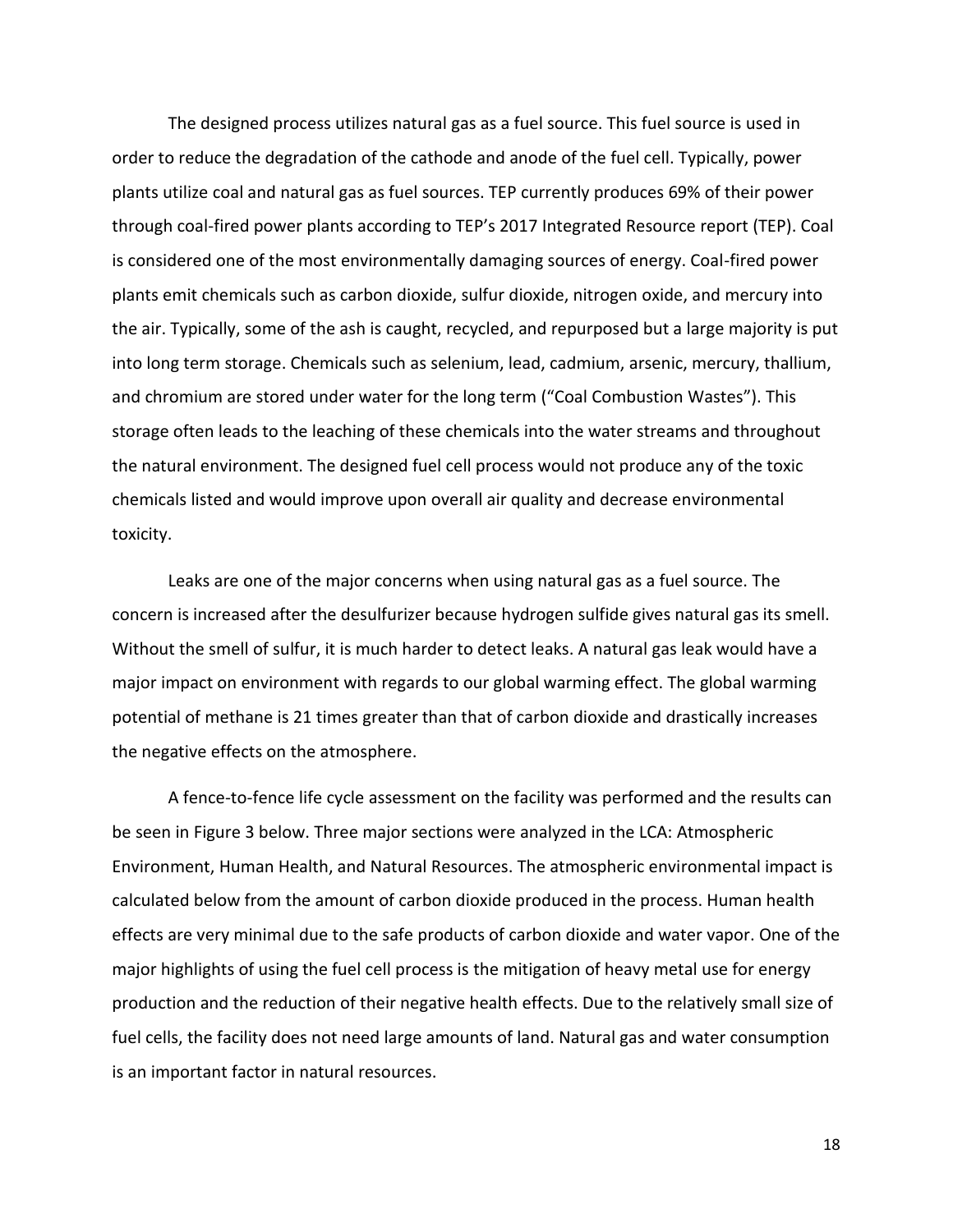The only products created by the fuel cell process are water vapor and carbon dioxide. According to TEP, 1,562 lbs of carbon dioxide are produced for every MWh of electricity ("TEP Analyzing Impact…"). According to the environmental calculations, TEP currently produces 123 million kilograms of carbon dioxide per year to generate the 173,000 MWh that the proposed fuel cell facility would produce (Appendix A). Without a carbon dioxide scrubber, the proposed fuel cell facility would generate 105 million kilograms per year (Appendix A). With the carbon dioxide scrubber installed, the facility reduces the carbon dioxide produced to around 3.2 million kg of carbon dioxide (Appendix A). The carbon dioxide captured through the scrubber is then given to Kalil Bottling Company for their Monster Energy plant in Phoenix ("Monster Energy"). The transportation of the carbon dioxide is Kalil's responsibility in return for a free source of carbon dioxide.

There are few utilities needed to run the facility. The facility essentially powers itself through its electricity production. One of the major utilities needed is the steam for the reforming step. While the fence-to-fence LCA does not require the calculation of carbon dioxide produced by the creation of steam being used in the process, this report notes that steam creation accounts for large sources of carbon dioxide emission outside of the facility. According to the State of Oregon Department of Environmental Quality, 94.67 kilograms of carbon dioxide for every mmBtu of steam produced ("Greenhouse Gas"). Using this information, a calculation of the carbon dioxide produced yielded 21 million kilograms per year. Cooling water is used at rate of 2000 liters per hour but can be recycled through the University and therefore has a negligible environmental effect.

Overall, the environmental effects this facility would produce are small compared to current power plant energy production. One of the largest incentives in building this facility would be the decreased environmental impact and reduced reliance on coal-fired power plants.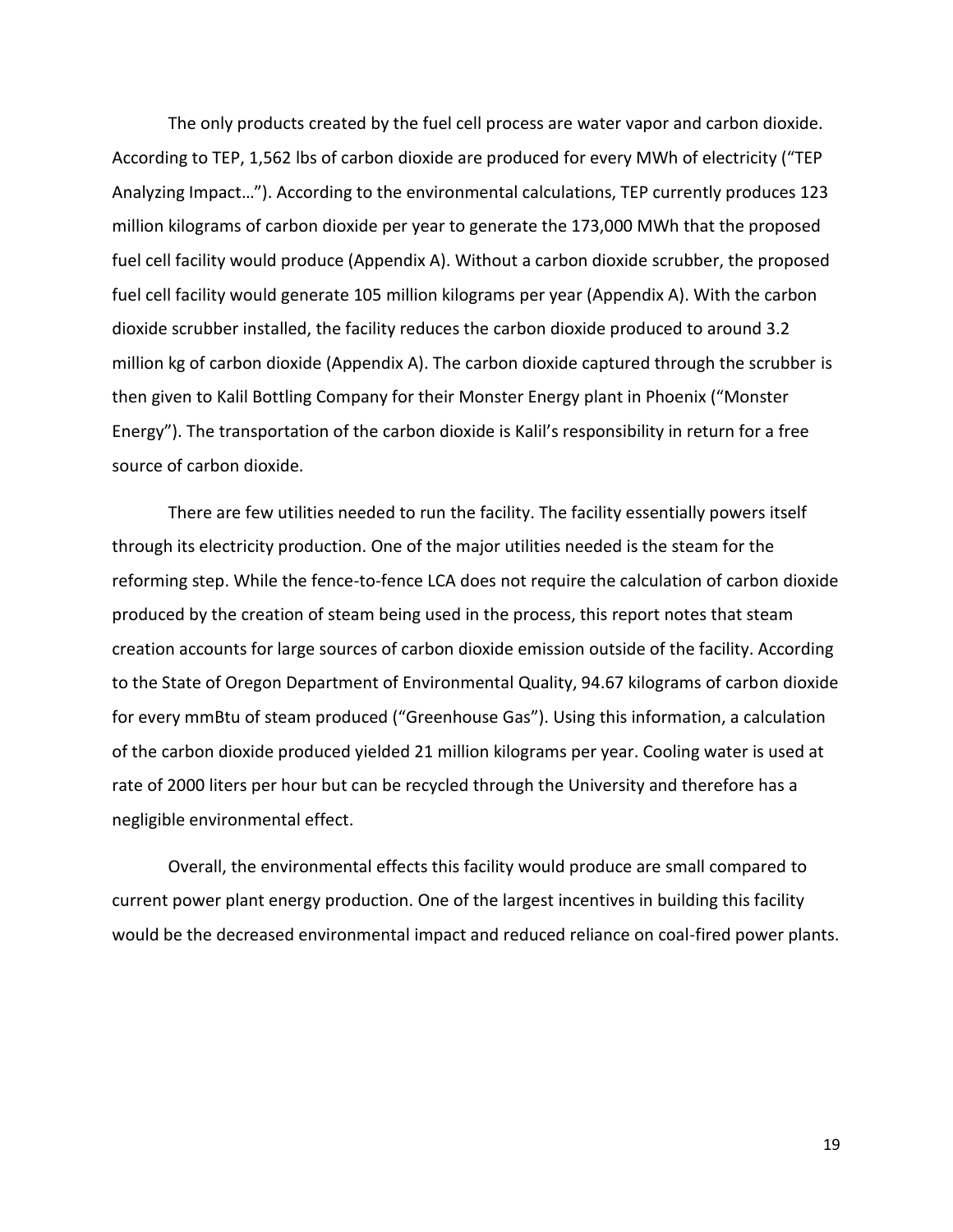

Figure 3. Components of Life Cycle Assessment

## **6. Economic Analysis**

The equipment and capital costs were calculated using steps and equations from chapters 16 and 17 of *Product and Process Design Principles* (Seider). The bare module costs of all the equipment are in table IV and the total bare module cost of the equipment for this plant is \$95 million. The piece of equipment with the largest bare module cost is the carbon dioxide scrubber, which costs \$88 million for two scrubbing columns. To significantly reduce the equipment cost as well as the operating costs of the plant, the CO<sub>2</sub> scrubber could be removed.

Currently, the carbon dioxide scrubber is included in the process because it significantly reduces the pollution and environmental footprint of the plant by capturing waste  $CO<sub>2</sub>$  instead of releasing it to the atmosphere. However, different, more economical methods for  $CO<sub>2</sub>$ capture could be considered to replace the carbon dioxide scrubber, while still maintaining low levels of  $CO<sub>2</sub>$  released to the atmosphere. In analyzing the equipment costs it can be seen that the calculated bare module cost of the  $CO<sub>2</sub>$  scrubber is \$88 million and the total bare module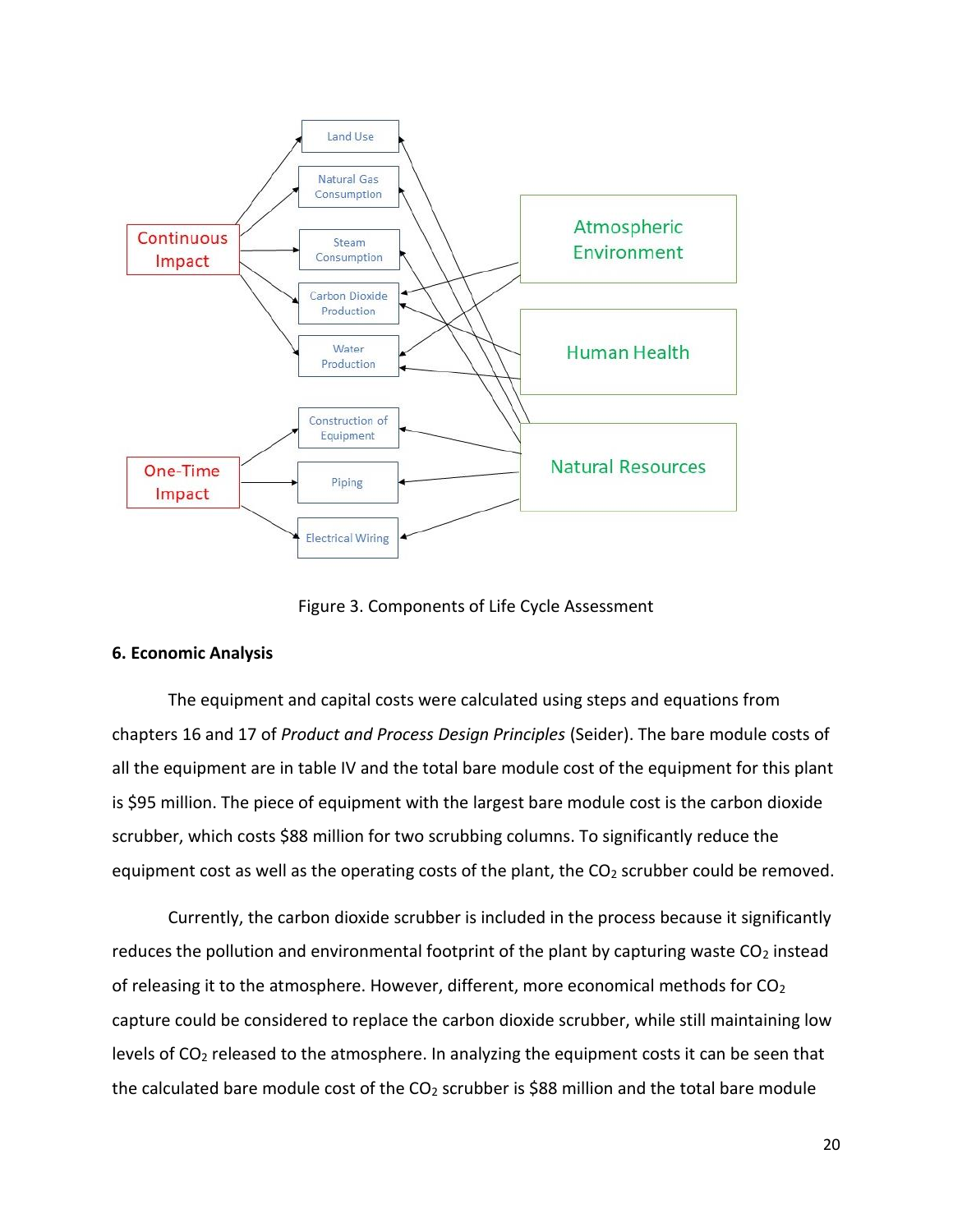cost of the equipment is calculated to be \$95 million. Reducing the cost of the unit operation for CO<sub>2</sub> removal would make the plant more economically feasible.

| <b>Equipment</b>      | <b>Bare Module Cost, CBM</b> |
|-----------------------|------------------------------|
| Desulfurizer          | \$55,000                     |
| CO2 Scrubber          | \$88,000,000                 |
| <b>Absorbent Pump</b> | \$60,000                     |
| <b>Storage Tank</b>   | \$154,000                    |
| <b>Fuel Cell</b>      | \$5,750,000                  |
| <b>SMR</b>            | \$1,150,000                  |
| Preheater             | \$55,000                     |
| Fan                   | \$1,700                      |
| ORC                   | \$230,000                    |
| Total                 | \$95,500,000                 |

Table IV. Bare Module Cost of Equipment

The components of the total capital investment are shown in table V. The total capital investment is \$165 million with the largest component being the bare module equipment cost at \$95.5 million to pay for all the pieces of equipment needed to run the plant. The components of the total annual production cost are shown in table VI. The total annual production cost is \$27.7 million. The total annual cost of feedstocks is \$1.13 million which consists of the cost of natural gas, absorbent, and adsorbent. The annual utility cost is \$1.14 million consisting mainly of steam and a small part of cooling water. The plant provides its own electricity subtracted from its total production so none needs to be purchased. There is no cost associated with waste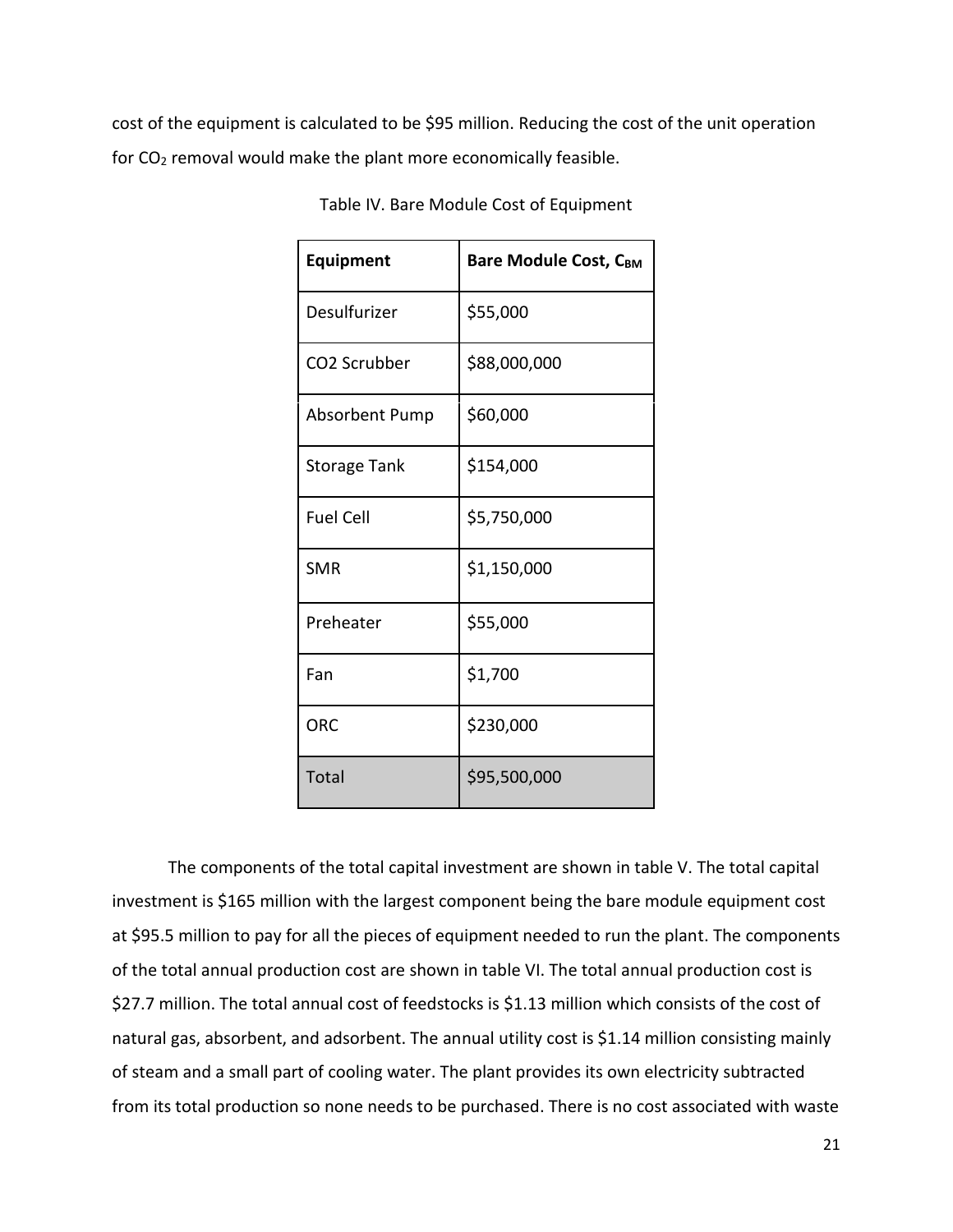disposal as the waste steam is blown into the atmosphere and the waste sulfur and carbon dioxide are stored after being removed from the process. The labor related operations costs were calculated for three operators per shift. The annual cost of manufacture is \$27.1 million. Research was not included in the general expenses as the plant only produces power and doesn't conduct any research on its own outside of the University of Arizona.

| <b>Components of Total Capital Investment</b> |                    |               |
|-----------------------------------------------|--------------------|---------------|
| Bare module equipment cost                    | $C_{tbm}$          | \$95,500,000  |
| Cost of site preparation                      | C <sub>site</sub>  | \$3,800,000   |
| Cost of facilities                            | C <sub>serv</sub>  | \$4,800,000   |
| Allocated costs                               | $C_{\text{alloc}}$ | \$3,000,000   |
| <b>Total Direct Permanent Investment</b>      | $C_{\text{dpi}}$   | \$107,000,000 |
| Contingencies and contractors                 | $C_{\text{cont}}$  | \$19,000,000  |
| <b>Total Depreciable Capital</b>              | $C_{tdc}$          | \$126,000,000 |
| Cost of land                                  | C <sub>land</sub>  | \$2,500,000   |
| Cost of royalties                             | Croyal             | \$2,500,000   |
| Cost of startup                               | Cstartup           | \$12,600,000  |
| Total permanent investment                    | $C_{\text{tri}}$   | \$144,000,000 |
| Working capital                               | $C_{wc}$           | \$21,600,000  |
| <b>Total Capital Investment</b>               | Ctci               | \$166,000,000 |

Table V. Total Capital Investment, CTCI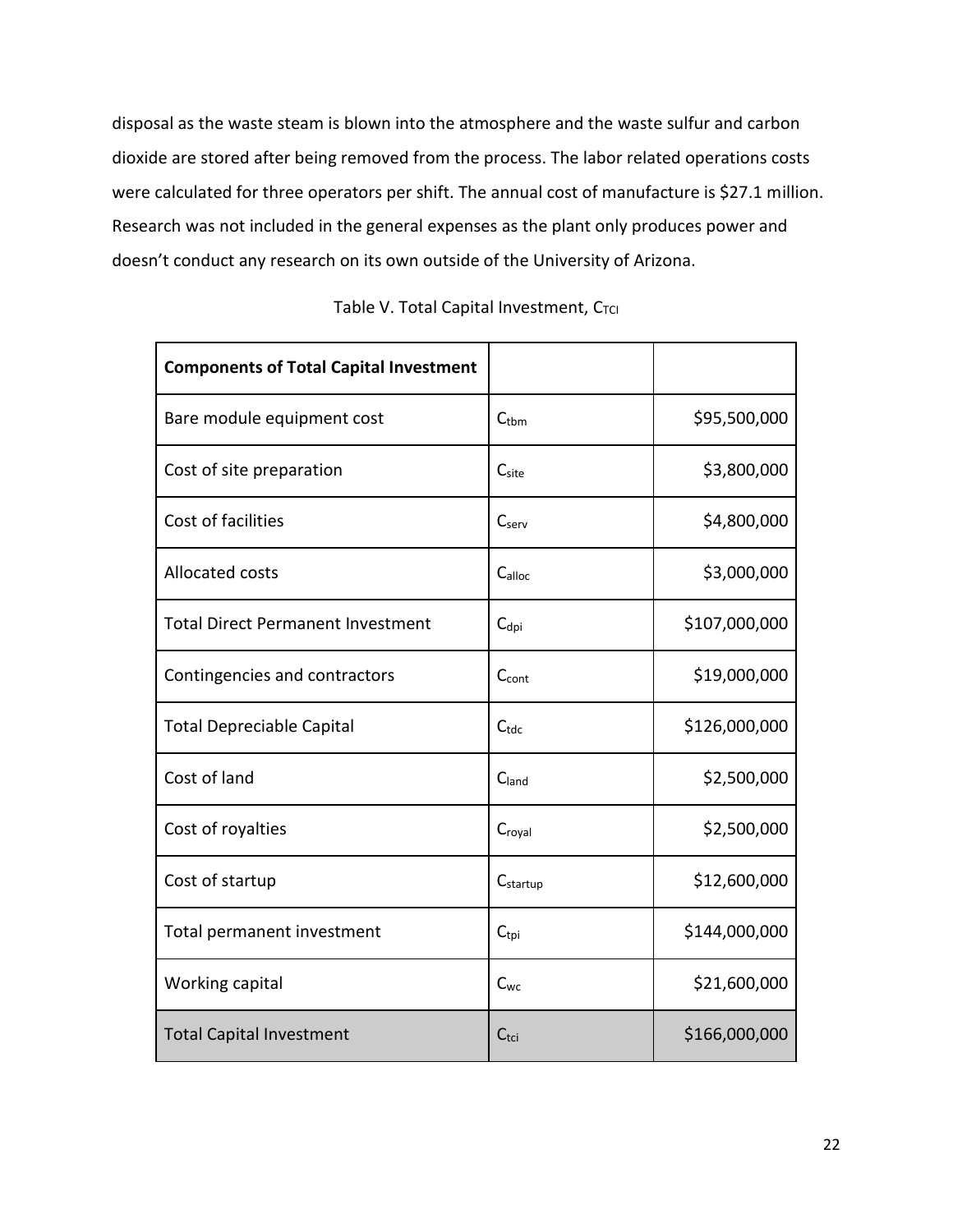| <b>Cost Factor</b>                    | Annual Cost (\$/yr) |
|---------------------------------------|---------------------|
| Feedstocks (raw materials)            | \$1,100,000         |
| <b>Utilities</b>                      |                     |
| Electricity                           | \$134,000           |
| Steam                                 | \$1,100,000         |
| Cooling water                         | \$200               |
| Refrigerant                           | \$0                 |
| Waste disposal                        | \$0                 |
| Operations (labor-related) (O)        |                     |
| Direct wages and benefits (DW&B)      | \$1,000,000         |
| Direct salaries and benefits          | \$160,000           |
| Operating supplies and services       | \$63,000            |
| Technical assistance to manufacturing | \$180,000           |
| Control laboratory                    | \$260,000           |
| Maintenance (M)                       |                     |
| Wages and benefits (MW&B)             | \$4,400,000         |
| Salaries and benefits                 | \$1,100,000         |
| <b>Materials and services</b>         | \$4,400,000         |

# Table VI. Annual Operating Costs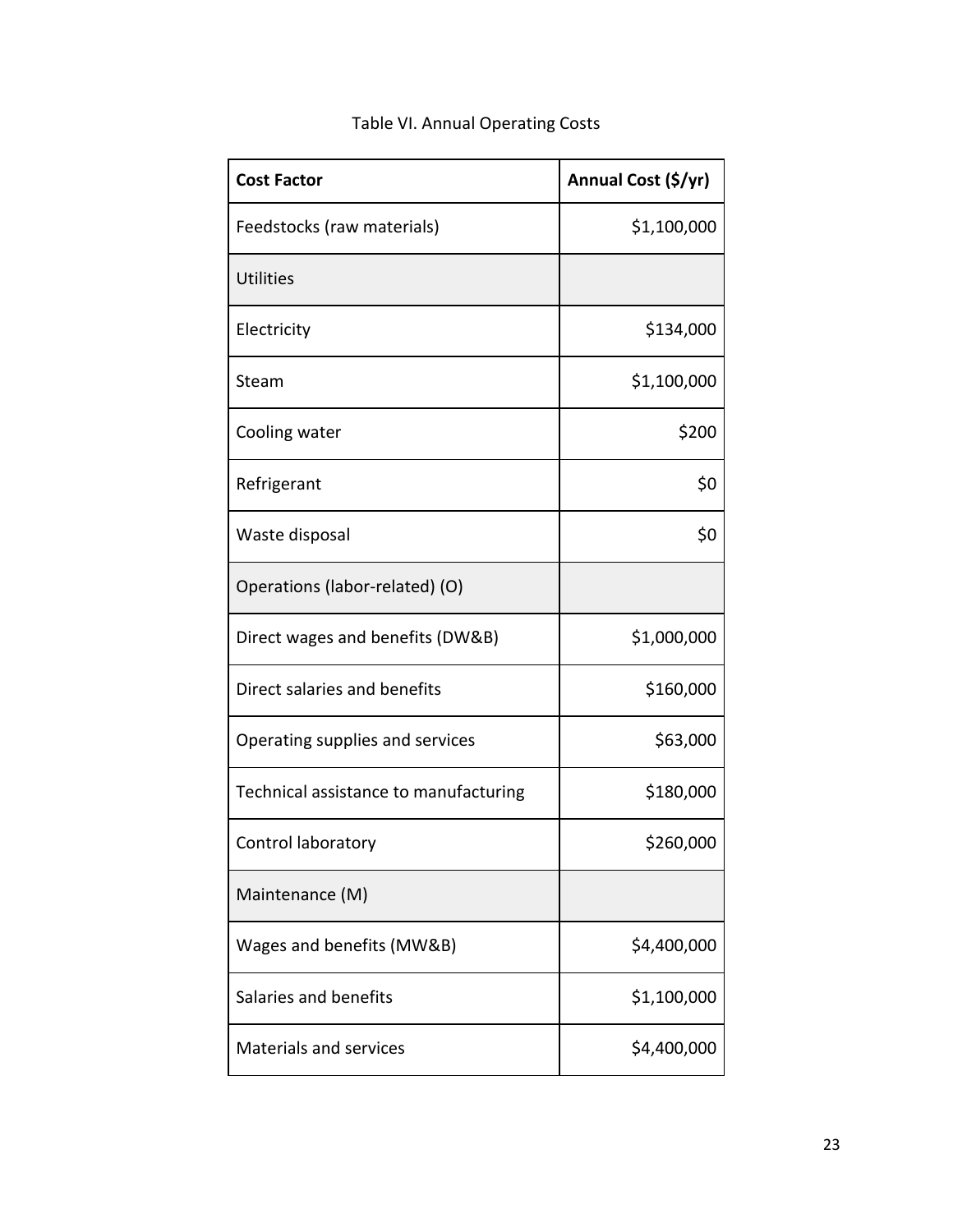| Maintenance overhead               | \$220,000    |
|------------------------------------|--------------|
| Operating overhead                 |              |
| General plant overhead             | \$478,000    |
| Mechanical department services     | \$161,000    |
| Employee relations department      | \$397,000    |
| <b>Business services</b>           | \$498,000    |
| Property taxes and insurance       | \$2,500,000  |
| Depreciation                       |              |
| Allocated plant                    | \$8,900,000  |
| Cost of Manufacture (COM)          | \$27,200,000 |
| General expenses                   |              |
| Selling (or transfer) expense      | \$147,000    |
| Direct research                    |              |
| Allocated research                 |              |
| Administrative expense             | \$294,000    |
| Management incentive compensation  | \$184,000    |
| <b>Total General Expenses (GE)</b> | \$625,000    |
| <b>Total Annual Production (C)</b> | \$27,900,000 |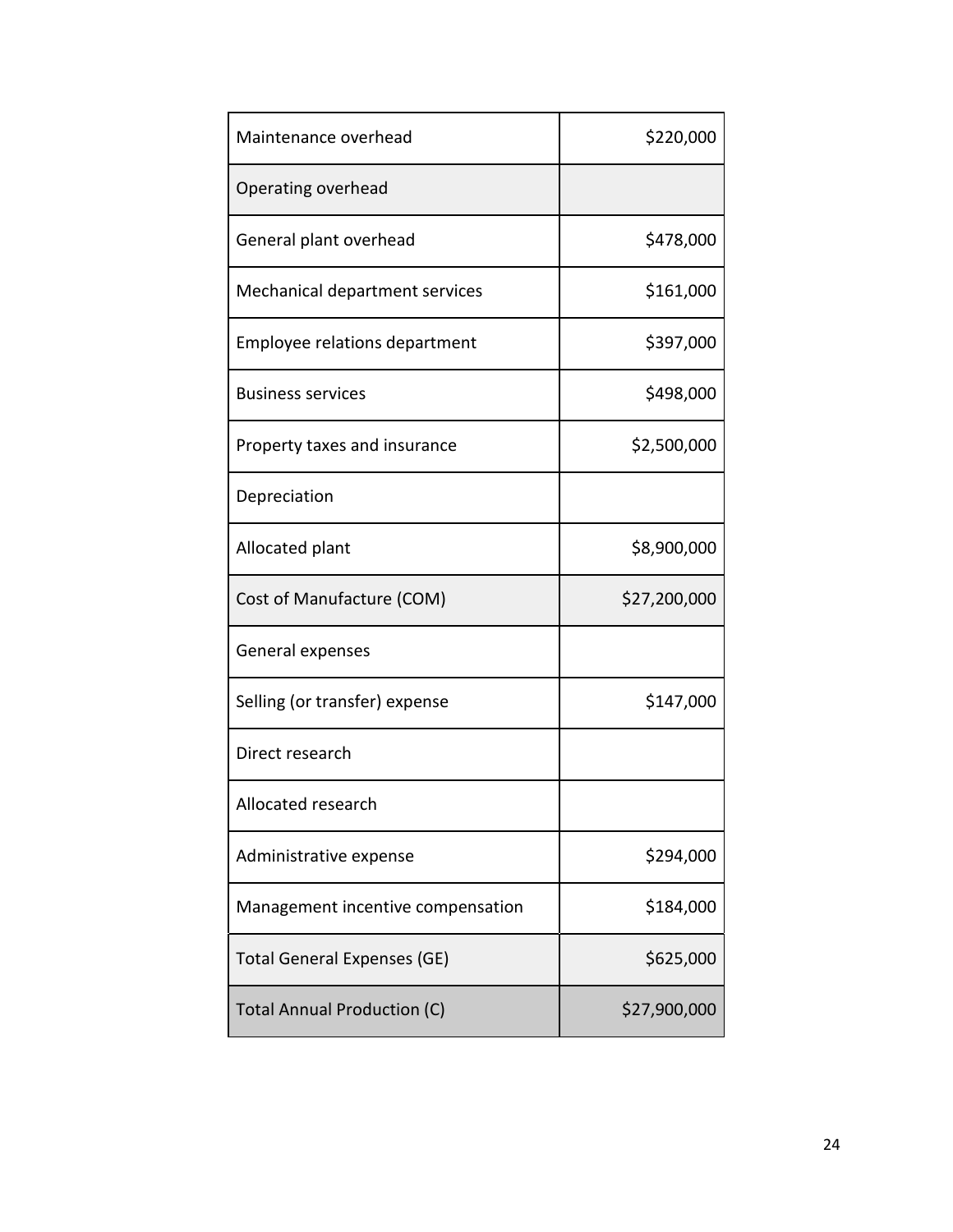Table VII. shows the cash flow and net present value (NPV) calculations for the plant, indicating that the plant as it is currently designed is not economically feasible. MACRS straight line, ten year depreciation method was used for the NPV table. The NPV of the plant is never positive, therefore it would be necessary to modify the current design before constructing the plant.

|              | <b>Total</b><br><b>Depreciable</b><br>Capital<br>Investment | Working<br>Capital | <b>Depreciation</b><br>(MACRS<br>10 <sub>vr</sub><br>straight<br>line) | <b>Annual Cost</b><br>(COM)<br>excluding<br>depreciation | <b>Annual Sales</b> |                                    |                |                   |
|--------------|-------------------------------------------------------------|--------------------|------------------------------------------------------------------------|----------------------------------------------------------|---------------------|------------------------------------|----------------|-------------------|
| Year         | <b>fC</b> TDC                                               | C <sub>WC</sub>    | D                                                                      | $COM-D$                                                  | S                   | Net earn                           | Cash flow, C   | Cum PV $@$<br>15% |
| $\bf{0}$     | \$(42,000,000)                                              |                    |                                                                        |                                                          |                     |                                    | \$(42,000,000) |                   |
| $\mathbf{1}$ | \$(42,000,000)                                              |                    |                                                                        |                                                          |                     |                                    | \$(42,000,000) | \$ (36,500,000)   |
| 2            | \$(42,000,000)                                              | \$(21,600,000)     |                                                                        |                                                          |                     |                                    | \$(63,600,000) | \$ (84,700,000)   |
| 3            |                                                             |                    | \$16,500,000                                                           | \$10,700,000                                             | \$14,700,000        | $\mathbf{\hat{S}}$<br>(12,600,000) | \$4,000,000    | \$ (82,000,000)   |
| 4            |                                                             |                    | \$16,500,000                                                           | \$10,700,000                                             | \$14,700,000        | (12,600,000)                       | \$4,000,000    | \$ (80,000,000)   |
| 5            |                                                             |                    | \$16,500,000                                                           | \$10,700,000                                             | \$14,700,000        | (12,600,000)                       | \$4,000,000    | \$(77,800,000)    |
| 6            |                                                             |                    | \$16,500,000                                                           | \$10,700,000                                             | \$14,700,000        | (12,600,000)                       | \$4,000,000    | \$(76,000,000)    |
| 7            |                                                             |                    | \$16,500,000                                                           | \$10,700,000                                             | \$14,700,000        | \$<br>(12,600,000)                 | \$4,000,000    | \$(74,600,000)    |
| 8            |                                                             |                    | \$16,500,000                                                           | \$10,700,000                                             | \$14,700,000        | (12,600,000)                       | \$4,000,000    | \$ (73,200,000)   |
| 9            |                                                             |                    | \$16,500,000                                                           | \$10,700,000                                             | \$14,700,000        | (12,600,000)                       | \$4,000,000    | \$ (72,100,000)   |
| 10           |                                                             |                    | \$16,500,000                                                           | \$10,700,000                                             | \$14,700,000        | \$<br>(12,600,000)                 | \$4,000,000    | \$(71,200,000)    |
| 11           |                                                             |                    | \$16,500,000                                                           | \$10,700,000                                             | \$14,700,000        | \$<br>(12,600,000)                 | \$4,000,000    | \$(70,300,000)    |
| 12           |                                                             |                    | \$16,500,000                                                           | \$10,700,000                                             | \$14,700,000        | (12,600,000)                       | \$4,000,000    | \$ (69,500,000)   |
| 13           |                                                             | \$21,600,000       | \$16,500,000                                                           | \$10,700,000                                             | \$14,700,000        | (12,600,000)                       | \$25,500,000   | \$ (65,400,000)   |

Table VII. NPV Table

Due to the high bare module cost and operating costs of the plant, it is not economically feasible. The annual spending by the university is currently \$12.9 million, and the calculated annual operating cost for this plant is \$27.8 million. Since the proposed operating costs are higher than current costs, there is no payback period and no positive return on investment.

One economic hazard for the plant would be an increase in natural gas prices. Natural gas is necessary for the reaction in the fuel cells that generates electricity, so operating costs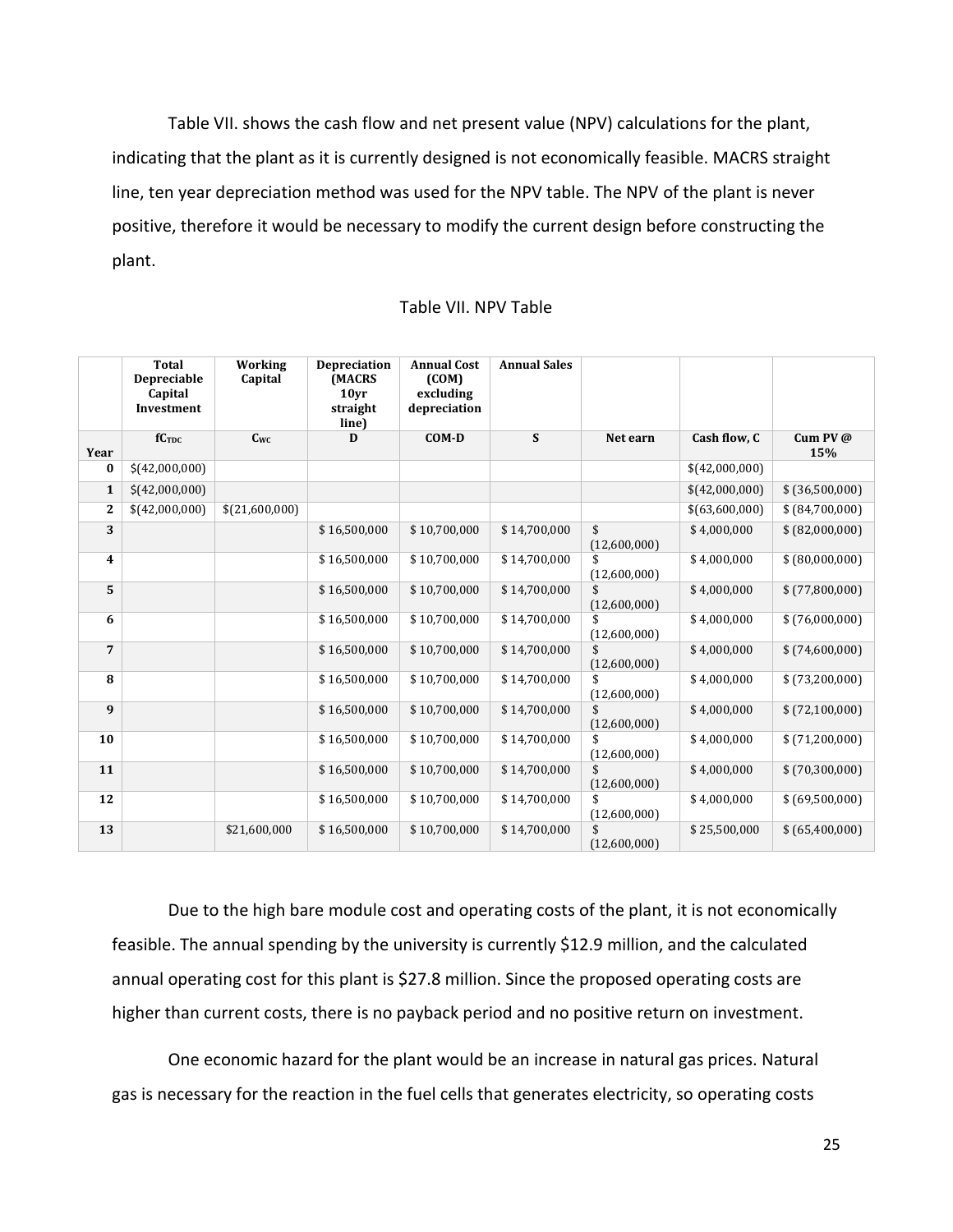would increase accordingly if natural gas prices increased. Another economic hazard is the fuel cells, which are the second largest equipment cost for this plant. They are sensitive to certain chemicals such as sulfur, which poison the catalyst in the fuel cells. The fuel cells also require precise thermal management. If there are deviations from ideal operating conditions or if chemicals such as sulfur come in contact with the fuel cells, they deteriorate rapidly requiring the fuel cells to be replaced more frequently, which would be a large expense.

## **7. Conclusions and Recommendations**

While fuel cells are a cleaner energy source than how TEP generates its electricity, the annual cost of the plant far exceeds the current amount the University pays for electricity making the plant unfeasible to build. In order for the plant to be feasible without the University having to pay more the overall cost of the plant needs to be reduced. One way to do this to remove the carbon dioxide scrubber from the process as it is the highest equipment cost and the absorbent it uses is the second highest utility cost. Removing the carbon dioxide scrubber does make the plant feasible however it is harmful for the environment. It was decided that for this project that the harm to the environment outweighed the economic benefit to the University. The plant may be feasible in the future if technological advances reduce the cost of the equipment or the feedstocks or if the efficiency of the steam methane reformer or fuel cells is increased.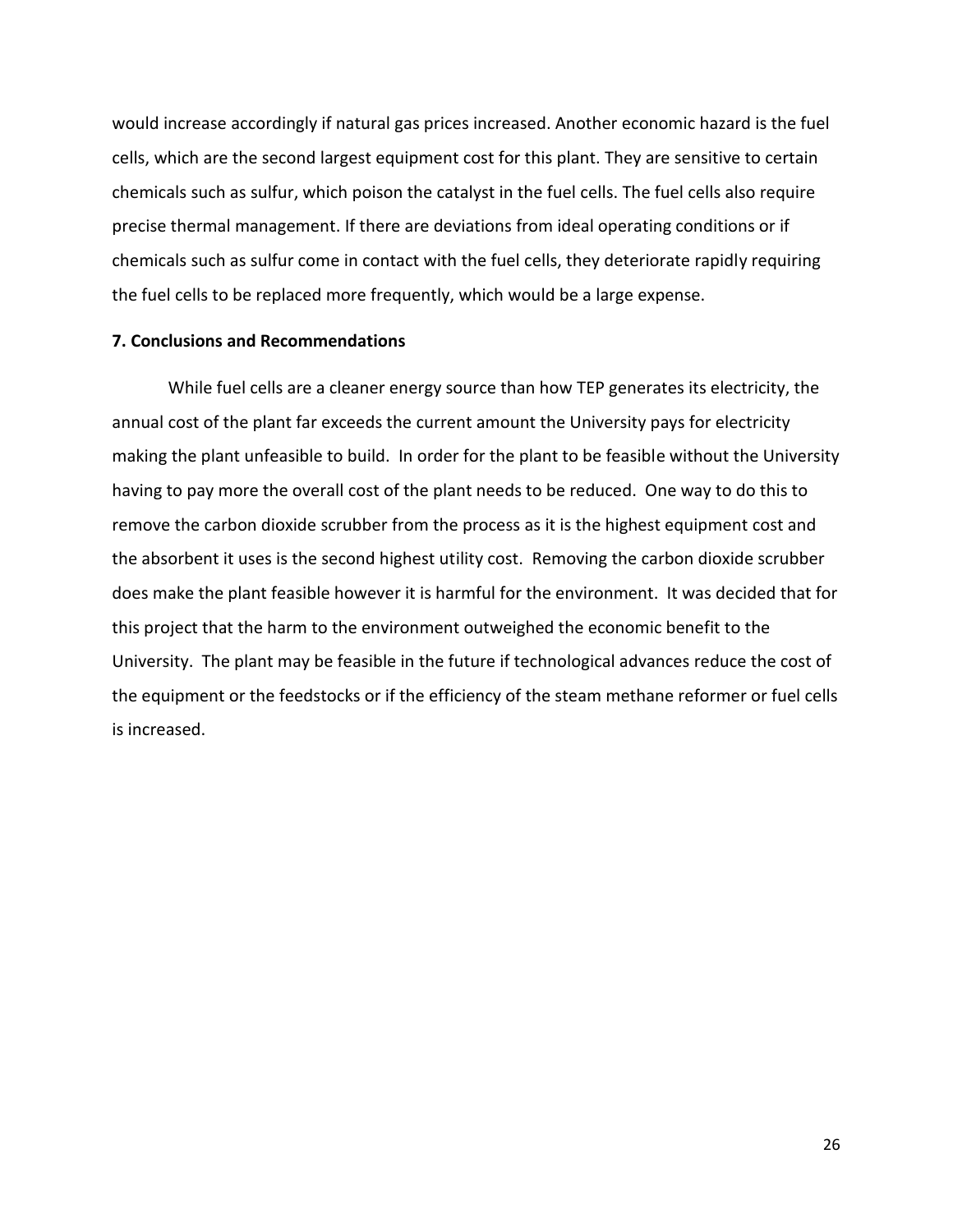#### **8. References**

Al-Hamamre, Zayed. "Fuel Cell Principle: Electrochemistry & Reaction Kinetics." Special Topics ( Fuel Cell Fundamentals and Technology). file:///C:/Users/ryand/Downloads/Lecture%204-Fuel%20Cell-Electrochemistry%20and%20Reaction%20Kinetics.pdf.

Basye, L., and S. Swaminathan. "Hydrogen Production Costs -- A Survey." Apr. 1997, doi:10.2172/674693.

"BAN THAI TRADING CO.,LTD,Thailand." Www.buyimporter.com, www.buyimporter.com/1006/?id=ban-thai-trading-co-ltd.

- Bhatia, M. V. 1977. Packed tower and absorption design. In P. N. Cheremisinoff and R. A.Young (Eds.),Air Pollution Control and Design Handbook. New York: Marcel Dekker.
- Bossel, Ulf. "Rapid Startup SOFC Modules." Energy Procedia, Elsevier, 30 Sept. 2012, www.sciencedirect.com/science/article/pii/S1876610212013951.

"Coal Combustion Wastes." Ground Truth Trekking,

www.groundtruthtrekking.org/Issues/AlaskaCoal/Coal-Ash-Combustion-Wastes.html.

"Colleges Are Counting on Clean Energy from Fuel Cells to Go Green." *University Business Magazine*, UB Custom Publishing, 24 Nov. 2015,

www.universitybusiness.com/article/colleges-are-counting-clean-energy-fuel-cellsgo-green.

Crowe, Robert. "Capturing Waste Heat with Organic Rankine Cycle Systems." Renewable Energy World, 24 Jan. 2011,

www.renewableenergyworld.com/articles/2011/01/capturing-waste-heat-withorganic-rankine-cycle-systems.html.

DME Catalog. DME, 2014,

na.dmecompany.com/Catalog/CatalogListing.aspx?CatalogId=DME&CatalogDetailId =1705.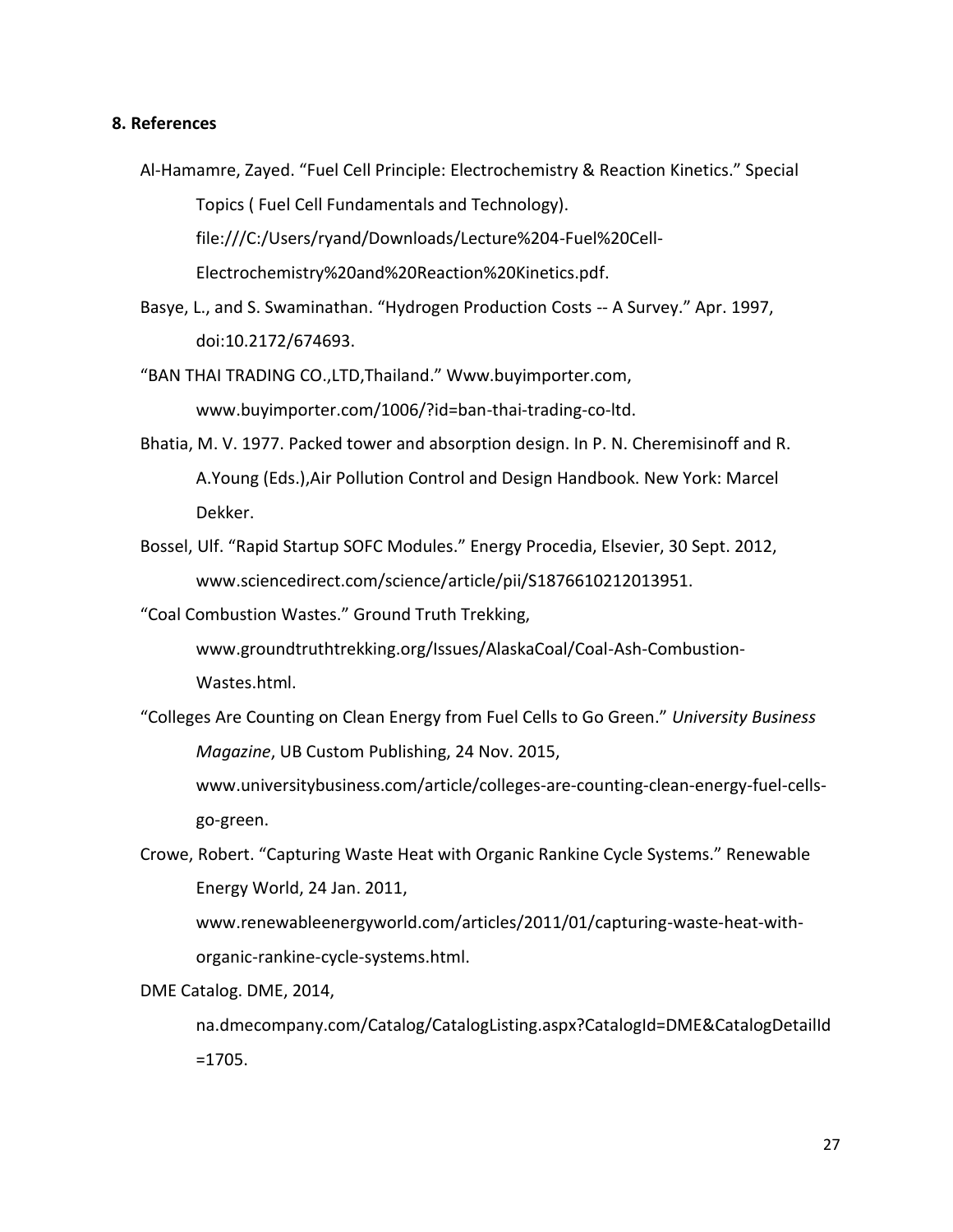"Economic Indicators." Chemical Engineering Science, June 2017,

www.chemengonline.com/.

- "Electricity in the United States." *Electricity in the United States - Energy Explained, Your Guide To Understanding Energy - Energy Information Administration*, www.eia.gov/energyexplained/index.cfm?page=electricity in the united states.
- Fu, Dong, LiHong Chen, and LiGuang Qin. "Experiment and model for the viscosity of carbonated MDEA–MEA aqueous solutions." Fluid Phase Equilibria 319 (2012): 42- 47.

"Fuel Cells." Concordia University , users.encs.concordia.ca/~pillay/fuel-cells.html. "Fuel Cells." *Energy.gov*, www.energy.gov/eere/fuelcells/fuel-cells.

- "FuelCellToday The Leading Authority on Fuel Cells." Fuel Cell Applications Fuel Cell Today, [www.fuelcelltoday.com/applications.](http://www.fuelcelltoday.com/applications)
- "Greenhouse Gas Steam Calculator Oregon.gov." State of Oregon Department of Environmental Quality.
- Guangda, ZHAO, et al. "Natural Gas Transmission Pipeline Temperature Drop Calculation." *CSCanada*, vol. 7, no. 2, Nov. 2014, pp. 127–131., doi:10.3403/30055564.
- Hagewiesche, Daniel P., et al. "Absorption of carbon dioxide into aqueous blends of monoethanolamine and N-methyldiethanolamine." Chemical Engineering Science 50.7 (1995): 1071-1079.
- Hallanoro, Paul. "University of Arizona Energy Production." University of Arizona Energy Production, 26 Mar. 2018.
- Hoffman, Michael. "Energy Usage of the University of Arizona Engineering Senior Design Project." Energy Usage of the University of Arizona - Engineering Senior Design Project, 25 Jan. 2018.
- Institute, Battelle Memorial. "Manufacturing Cost Analysis of 100 and 250 KW Fuel Cell Systems for Primary Power and Combined Heat and Power Applications." *energy.gov*, Jan. 2016,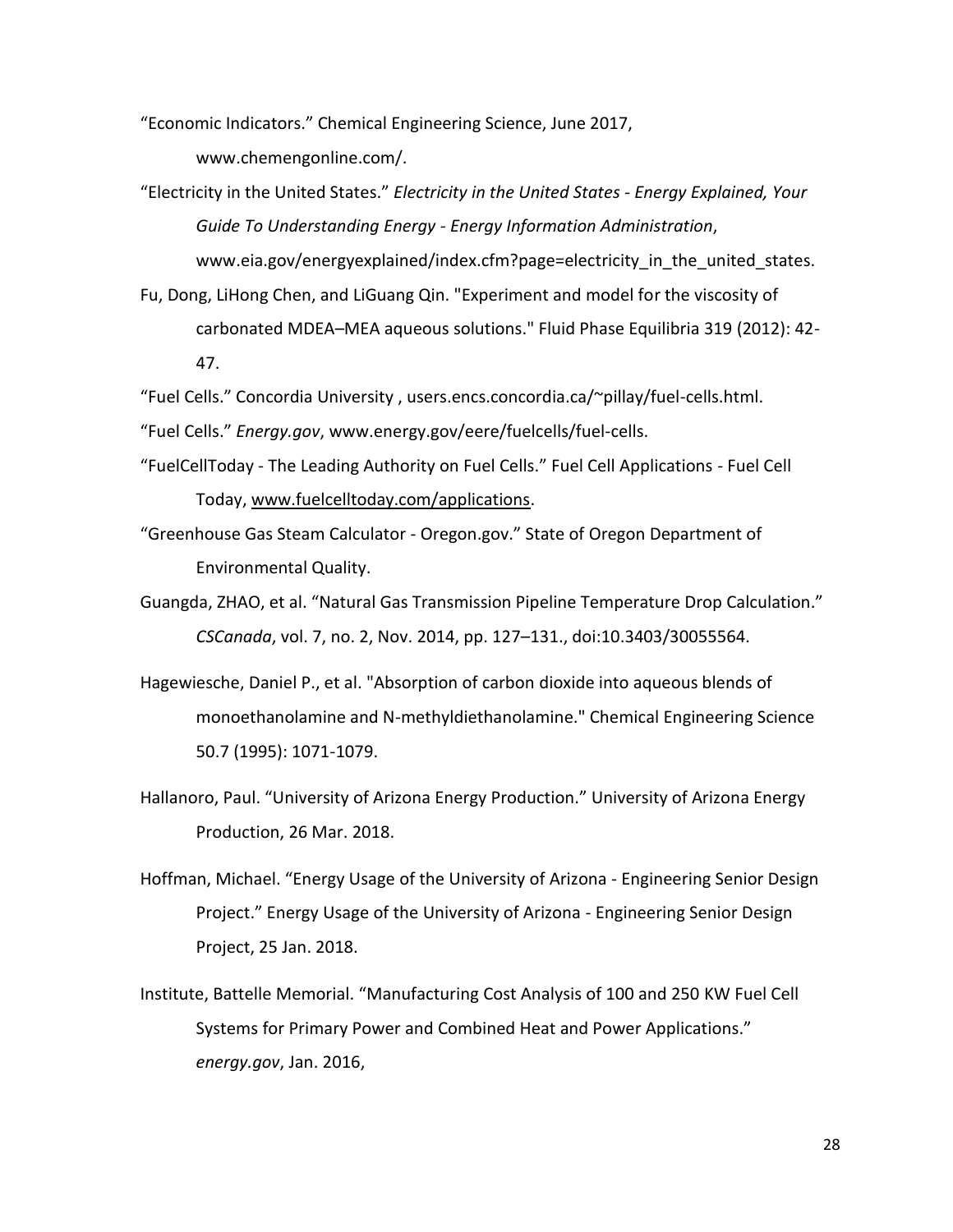https://www.energy.gov/sites/prod/files/2016/07/f33/fcto\_battelle\_mfg\_cost\_anal ysis\_pp\_chp\_fc\_systems.pdf

Kabza, Alexander. "Fuel Cell Formulary." www.pemfc.de/FCF\_Smart.pdf.

- Ledjeff-Hey, K., J. Roes, and R. Wolters. "CO2-scrubbing and methanation as purification system for PEFC." *Journal of Power Sources* 86.1-2 (2000): 556-561
- "Monster Energy | Arizona | Kalil Bottling Co." Monster Energy | Arizona | Kalil Bottling Co, www.kalilbottling.com/.

Natural Zeolites & Synthetic Zeolites, Reade International Corp,

www.reade.com/products/natural-zeolites-synthetic-zeolites.

"NIST Chemistry WebBook, SRD 69." *NIST Chemistry WebBook*, webbook.nist.gov/chemistry/.

OSHA. "Heat Stress: OSHA Regulations." *Findlaw*, smallbusiness.findlaw.com/employmentlaw-and-human-resources/heat-stress-osha-regulations.html.

OSHA. "UNITED STATES DEPARTMENT OF LABOR." *Occupational Safety and Health Administration*,

www.osha.gov/pls/oshaweb/owadisp.show document?p table=STANDARDS&p id= 9749.

"Products | ACCESS ENERGY® THERMAPOWER® ORC." *Access Energy Thermapower Specifications | Calnetix*, www.calnetix.com/access-energy-thermapowerspecifications.

Rochelle, Gary T. "Amine scrubbing for CO2 capture." Science 325.5948 (2009): 1652-1654.

Seider, Warren D. Product And Process Design Principles : Synthesis, Analysis, and Evaluation. New York :Wiley, 2004. Print.

"TEP Analyzing Impact Of New Carbon Dioxide Emission Limits For Power Plants." Tucson Electric Power, www.tep.com/news/tep-analyzing-impact-of-new-carbon-dioxideemission-limits-for-power-plants/.

TEP. "TEP-2017-Integrated-Resource."

Theodore, Louis, and Francesco Ricci. Mass Transfer Operations for the Practicing Engineer. Wiley, 2010.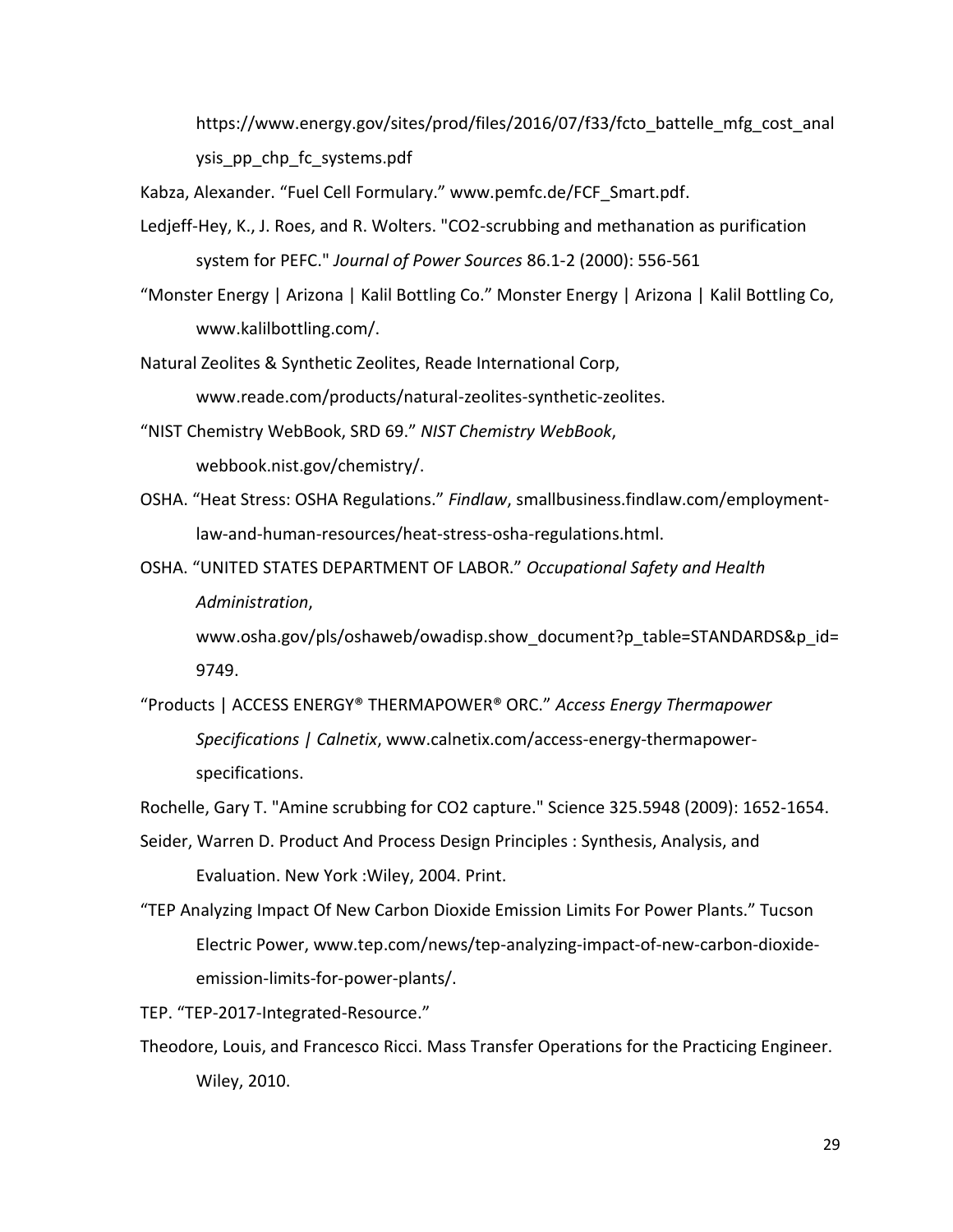- "U Of A CHEE Senior Design Project." Received by Rosemary Cox-Galhotra, U Of A CHEE Senior Design Project, 19 Mar. 2018.
- Wappel, D., et al. "Ionic liquids for post-combustion CO2 absorption." International Journal of Greenhouse Gas Control 4.3 (2010): 486-494.
- Yang, Ralph T., Arturo J. Hernández-Maldonado, and Frances H. Yang. "Desulfurization of transportation fuels with zeolites under ambient conditions." Science 301.5629 (2003): 79-81.
- Xu, Jianguo, and Gilbert F. Froment. "Methane steam reforming, methanation and water‐ gas shift: I. Intrinsic kinetics." AIChE journal 35.1 (1989): 88-96.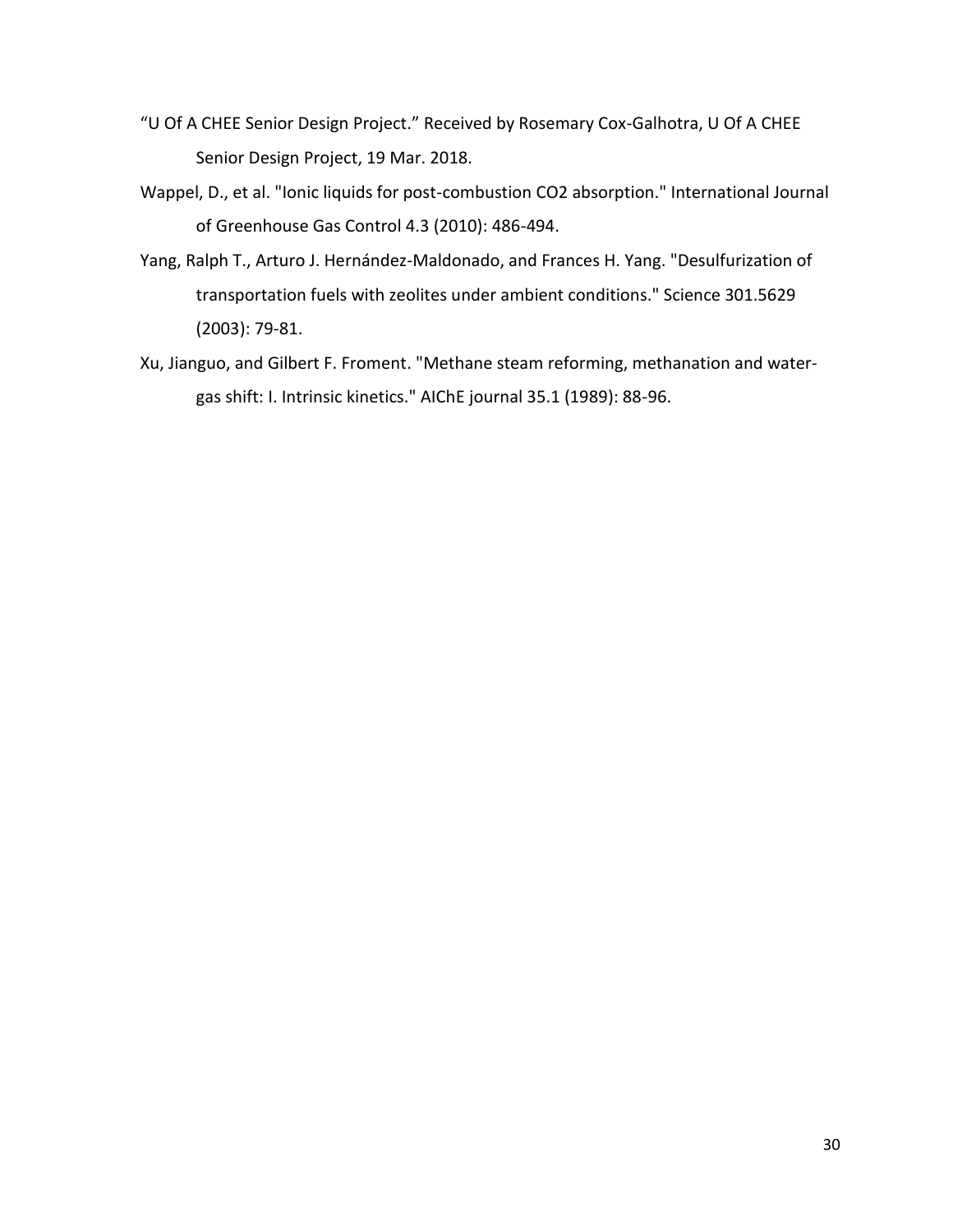## **Appendix A- Final Calculations**

Desulfurization Adsorption Calculations

 $t_{cycle} = t_{ads} * 2$ 

Mass S adsorbed during 1 cycle = mole flow rate  $S * t_{ads} * fraction S$  removed  $* MW S$ 

Adsorbent mass required for 1 cycle  $=$  Adsorbent working capacity  $*$  Amount of sulfur adsorbed

Adsorbent bed volume = Adsorbent mass Adsorbent bulk density

Face area of bed  $\, =$ Gas volumetric flow rate Gas velocity

Radius of Column =  $\vert$ Face area of bed рi

Bed length  $\, =$ Bed volume Bed face area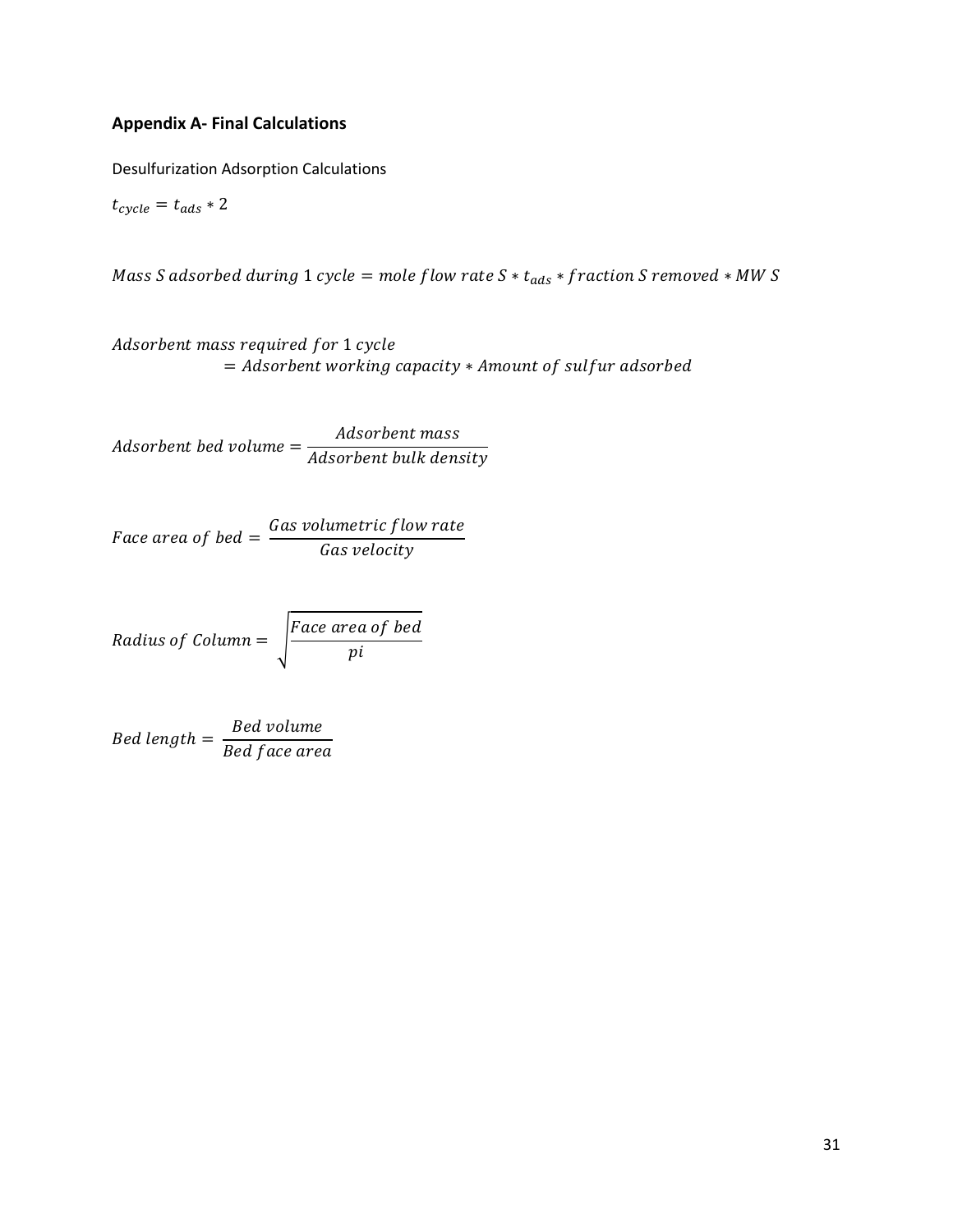Steam Methane Reformer Calculations

$$
\frac{1,206,236 \text{ mol } H_2}{1 \text{ hr}} * \frac{1 \text{ g } H_2}{1 \text{ mol } H_2} * \frac{1 \text{ kg}}{1000 \text{ g}} * \frac{11.126 \text{ Nm}^3 H_2}{1 \text{ kg } H_2} * \frac{24 \text{ hr}}{1 \text{ day}} = \frac{322,094 \text{ Nm}^3 \text{ of } H_2}{\text{day}}
$$

Cost of 
$$
SMR = $1.03 * 10^6 * \left( Plant Capacity in million \frac{Nm^3}{day}\right)^{0.3}
$$

$$
\frac{322,094 Nm^3 H_2}{day} \div 1,000,000 = 0.3221 \frac{million Nm^3}{day}
$$

Cost of 
$$
SMR = $1.03 * 10^6 * (0.3221)^{0.3} = $733,216
$$

$$
PV = nRT
$$
  
2,135,028 mols (0.08314  $\frac{L * bar}{mol * K}$ )(700 + 273.15)  
3 bar = 57.6 million L

$$
CH_4 + 2H_2O \rightarrow CO_2 + 4H_2
$$
  
701,300 mol CH<sub>4</sub> \* 0.57 reaction conversion = 399,741 mol CH<sub>4</sub> reacted  
2 \* 399.741 mol of CH<sub>4</sub> = 799,482 mol of H<sub>2</sub>O  
399,741 mol CH<sub>4</sub> = 399,741 mol CO<sub>2</sub>  
4 \* (701,300 - 399,741 mol CH<sub>4</sub>) = 1,206,236 mol H<sub>2</sub>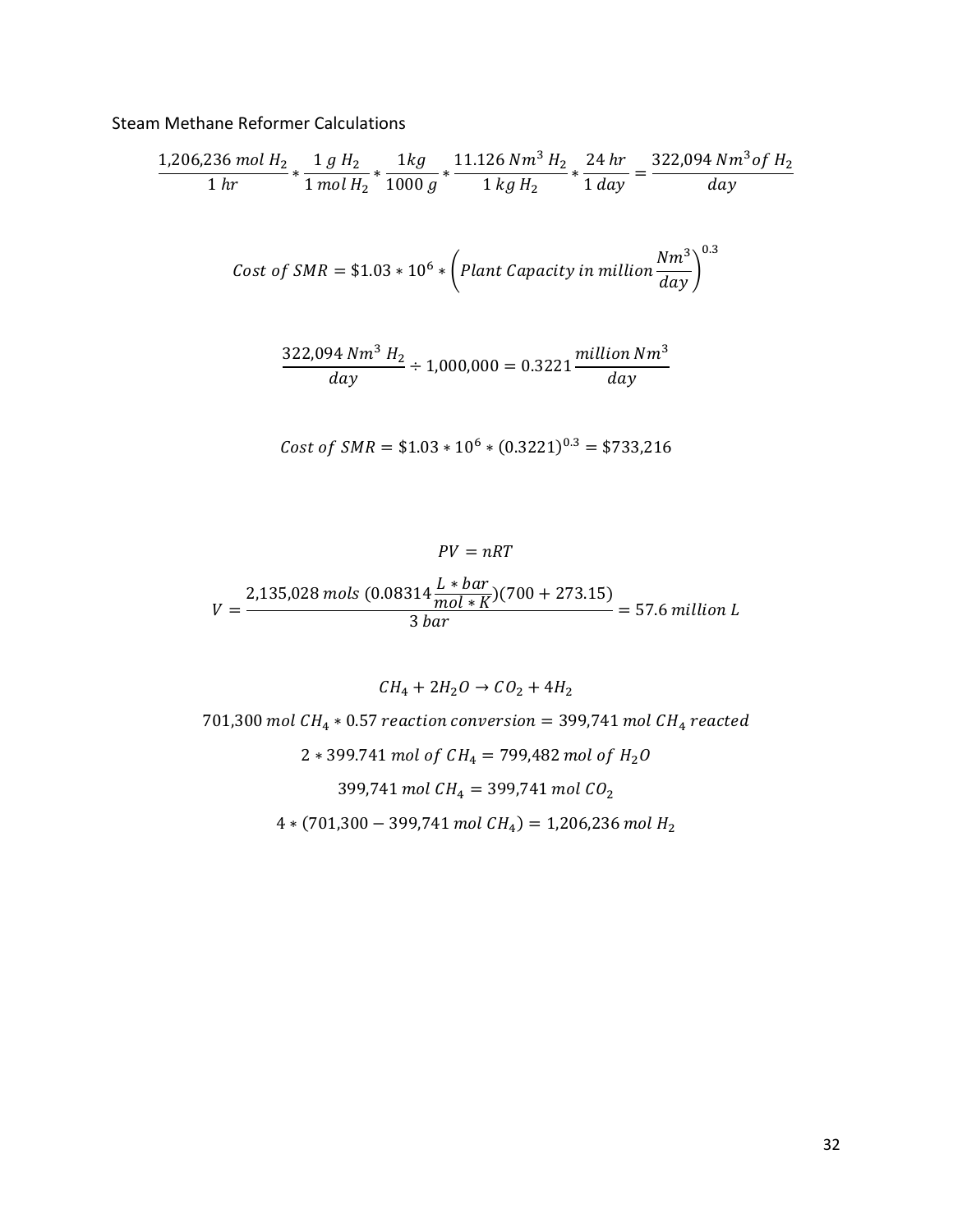## CO<sup>2</sup> Scrubber Calculations

Overall Mole Balance:  $G_1 + L_2 = G_2 + L_1$ Component Mole Balance:  $G_1 y_1 + L_2 x_2 = G_2 y_2 + L_1 x_1$ 



Figure 10.7 Mole balance; countercurrent flow.

Given/Know: G,  $y_1$ ,  $y_2$ ,  $x_1$ ,  $x_2$ 

$$
L_{min} = \frac{y_1 - y_2}{x_1 - x_2} * G
$$

 $L_{act} = 1.5 * L_{min}$ 

Calculating Column Dimensions (following steps outlined in *Mass Transfer Operations for the Practicing Engineer*)

1. Abscissa/ x-coordinate ( $\alpha$ ) to use Figure 10.11 (see figure below)

$$
\alpha = \left(\frac{L}{G}\right)_{act} * \left(\frac{\rho_G}{\rho_L}\right)^{\frac{1}{2}}
$$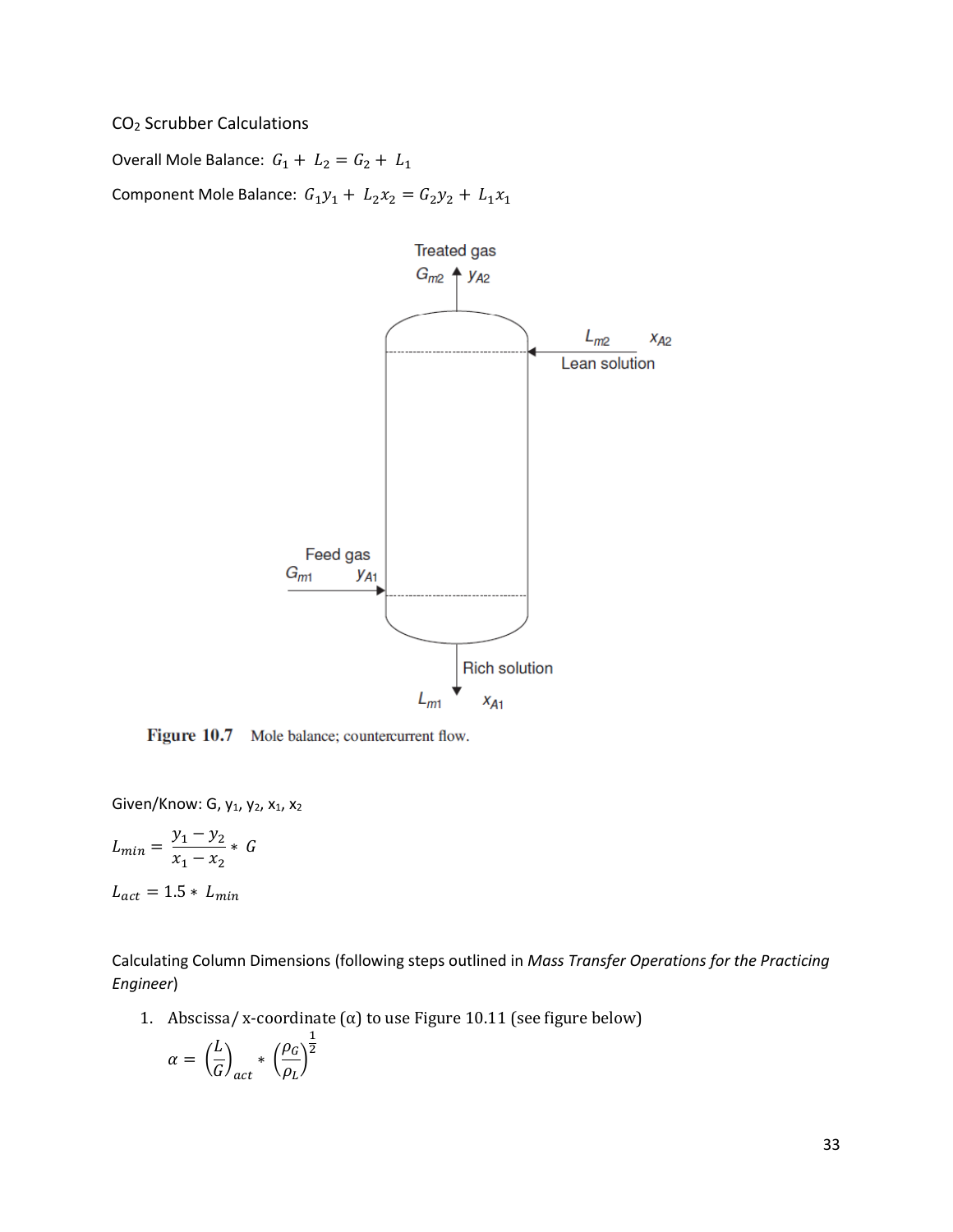

2. Read y-coordinate (β) at flooding line from Figure 10.11 (see figure below)

Figure 10.11 Generalized pressure drop correlation to estimate column diameter.

Theodore, Louis, and Francesco Ricci. Mass Transfer Operations for the Practicing Engineer. Wiley, 2010.

 $G_f =$  $\beta*\rho_{G}*\rho_{L}$  $\frac{F_{\alpha}F_{L}}{F*\mu_{L}^{0.2}}$ 1 2

 $Cross$  Sectional Area  $(S)$  = Gas mass flow fraction of flooding velocity  $*$   $\mathit{G}_{f}$ 

 $Column\ Diameter(D) = 2 * ($ Cross Sectional Area  $\frac{\pi}{\pi}$ ) 1 2

Column Height  $(Z) = H_{og} * N_{og}$ 

$$
N_{og} = \ln \frac{y_1}{y_2}
$$

 $H_{og}$  is the height of a single packing unit. For these calculations, a value was assumed based on examples from literature.

N<sub>og</sub> is the number of overall transfer units.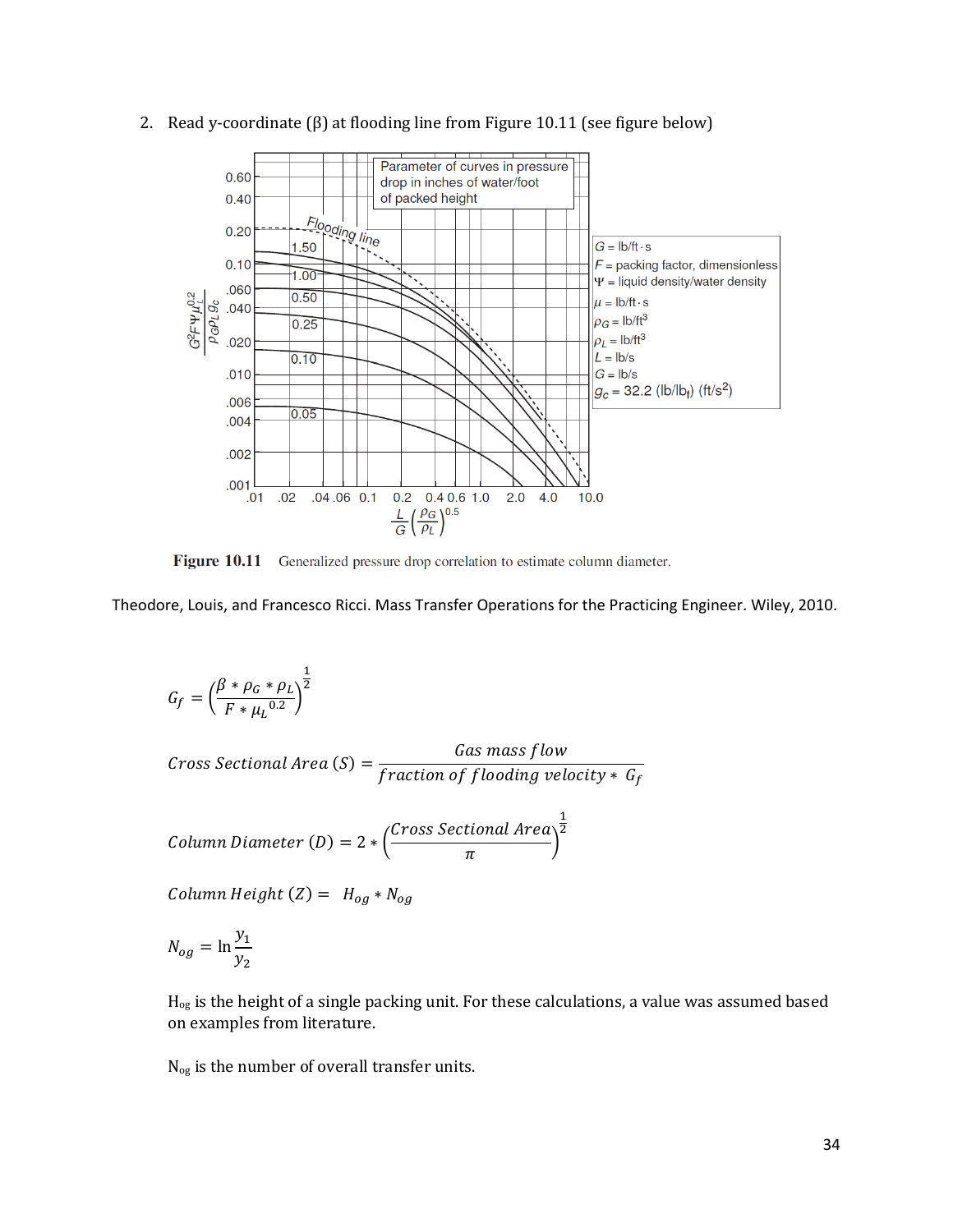## **Appendix B- Overall Mass Balance**

| Stream         | H <sub>2</sub> | CH <sub>4</sub> | O <sub>2</sub> | H <sub>20</sub> | CO <sub>2</sub> | N <sub>2</sub> | H <sub>2</sub> S | <b>MEA</b>  | Total    |
|----------------|----------------|-----------------|----------------|-----------------|-----------------|----------------|------------------|-------------|----------|
|                | (kg/hr)        | (kg/hr)         | (kg/hr)        | (kg/hr)         | (kg/hr)         | (kg/hr)        | (kg/hr)          | (kg/hr)     | (kg/hr)  |
| $\mathbf{1}$   | 0              | 4383            | 0              | 0               | 0               | 126            | 0.000326         | 0           | 4509     |
| 2              | 0              | 0               | 0              | 0               | 0               | 0              | 0.000326         | 0           | $\Omega$ |
| 3              | $\Omega$       | 4383            | 0              | 0               | 0               | 126            | 0                | 0           | 4509     |
| 4              | $\Omega$       | 0               | 0              | 9847            | 0               | $\Omega$       | 0                | 0           | 9847     |
| 5              | 1262           | 1885            | $\Omega$       | 4234            | 6854            | 126            | 0                | 0           | 14361    |
| 6              | 0              | 0               | 99667          | $\mathbf 0$     | $\mathbf 0$     | 328247         | 0                | 0           | 427914   |
| $\overline{7}$ | $\Omega$       | 0               | 82181          | 19693           | 12025           | 328373         | 0                | 0           | 442272   |
| 8              | $\Omega$       | 0               | $\Omega$       | 19693           | $\Omega$        | $\Omega$       | 0                | 0           | 19693    |
| 9              | $\Omega$       | 0               | 82181          | 0               | 12025           | 328373         | $\mathbf 0$      | $\mathbf 0$ | 422579   |
| 10             | $\Omega$       | $\mathbf{0}$    | $\Omega$       | 0               | $\Omega$        | 0              | 0                | 68414       | 68414    |
| 11             | $\Omega$       | $\Omega$        | 82181          | 0               | 361             | 328373         | 0                | $\Omega$    | 410915   |
| 12             | 0              | 0               | 0              | 0               | 11664           | 0              | 0                | 68414       | 80078    |

## Table I. Component Mass Balance

## Table II. Overall Mass Balance

| In $(kg)$ |                 |      | Out (kg)   Difference   % Difference |
|-----------|-----------------|------|--------------------------------------|
|           | $510683$ 510686 | 2.47 | 0.00048                              |